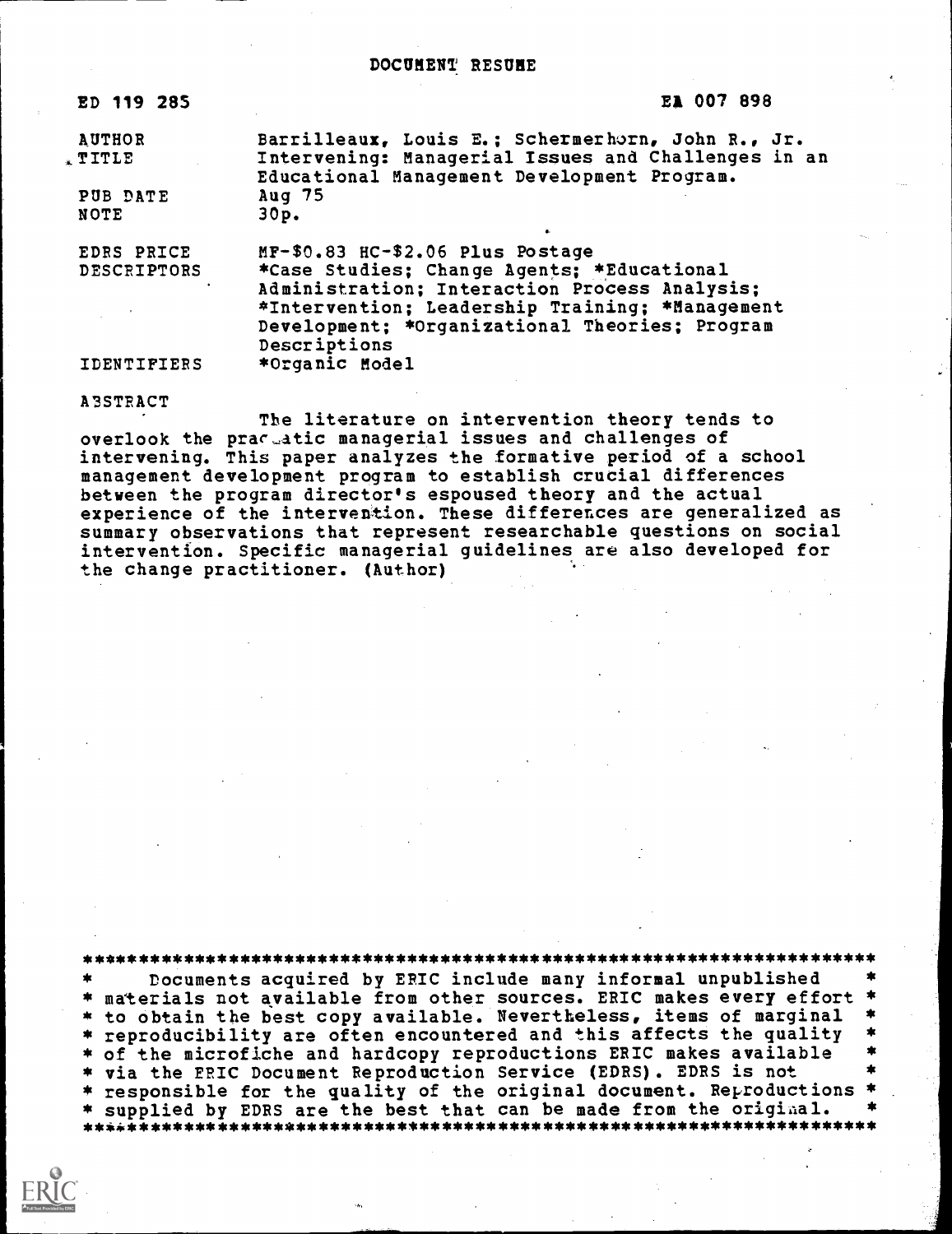# U.S. DEPARTMENT OF HEALTH.<br>
EDUCATION & WELFARE<br>
NATIONAL INSTITUTE OF<br>
EDUCATION & NETTUTE OF<br>
THIS OOCUMENT HAS BEEN REPRO<br>
OUCEO EXACTLY AS RECEIVED FROM<br>
ATING IT POINTS OF VIEW OR OPINIONS<br>
STATED DO NOT NECESSARILY R

# INTERVENING: MANAGERIAL ISSUES AND CHALLENGES

# IN AN EDUCATIONAL MANAGEMENT

DEVELOPMENT PROGRAM

## by

Louis E. Barrilfeaux

Associate Professor and Director

Education Middle-Management Center

Tulane University

# and

John R. Schermerhorn, Jr.  $\bullet$ 

Assistant Professor

Department of Business Administration

The University of Vermont

August, 1975

2

868 400 Y

فعللتين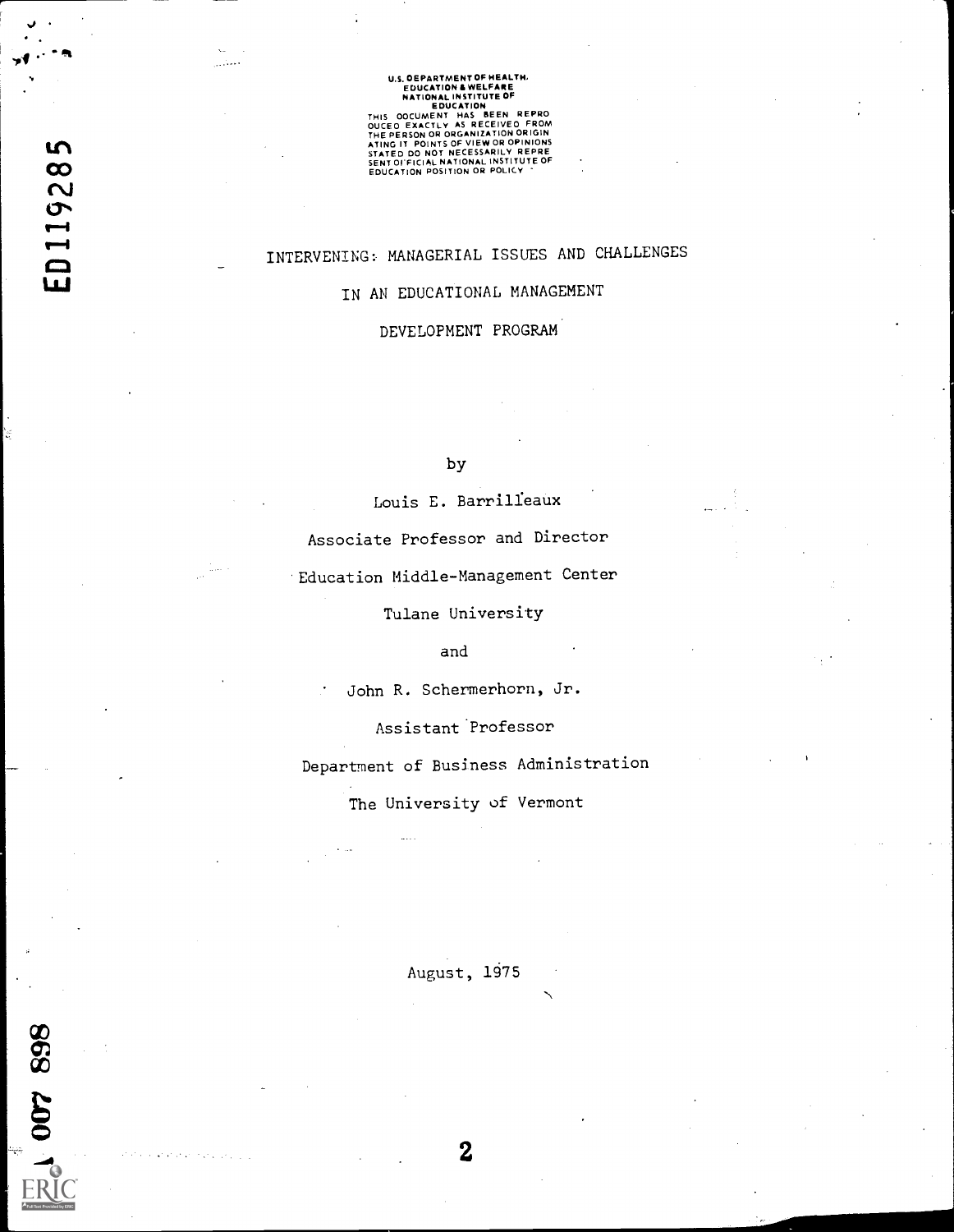INTERVENING: MANAGERIAL ISSUES AND CHALLENGES IN AN EDUCATIONAL MANAGEMENT DEVELOPMENT PROGRAM

#### (Abstract)

The literature on intervention theory tends to overlook the pragmatic managerial issues and challenges of intervening. This paper analyzes the formative period of a school management development program to establish crucial differences between the program director's espoused theory and the actual experience of the intervention. These differences are generalized as summary observations which represent researchable questions on social intervention. Specific managerial guidelines are also developed for the change practitioner. The paper is of importance, therefore, to the researcher of intervention processes as well as to the practitioner.



 $\bullet$  is a set of  $\bullet$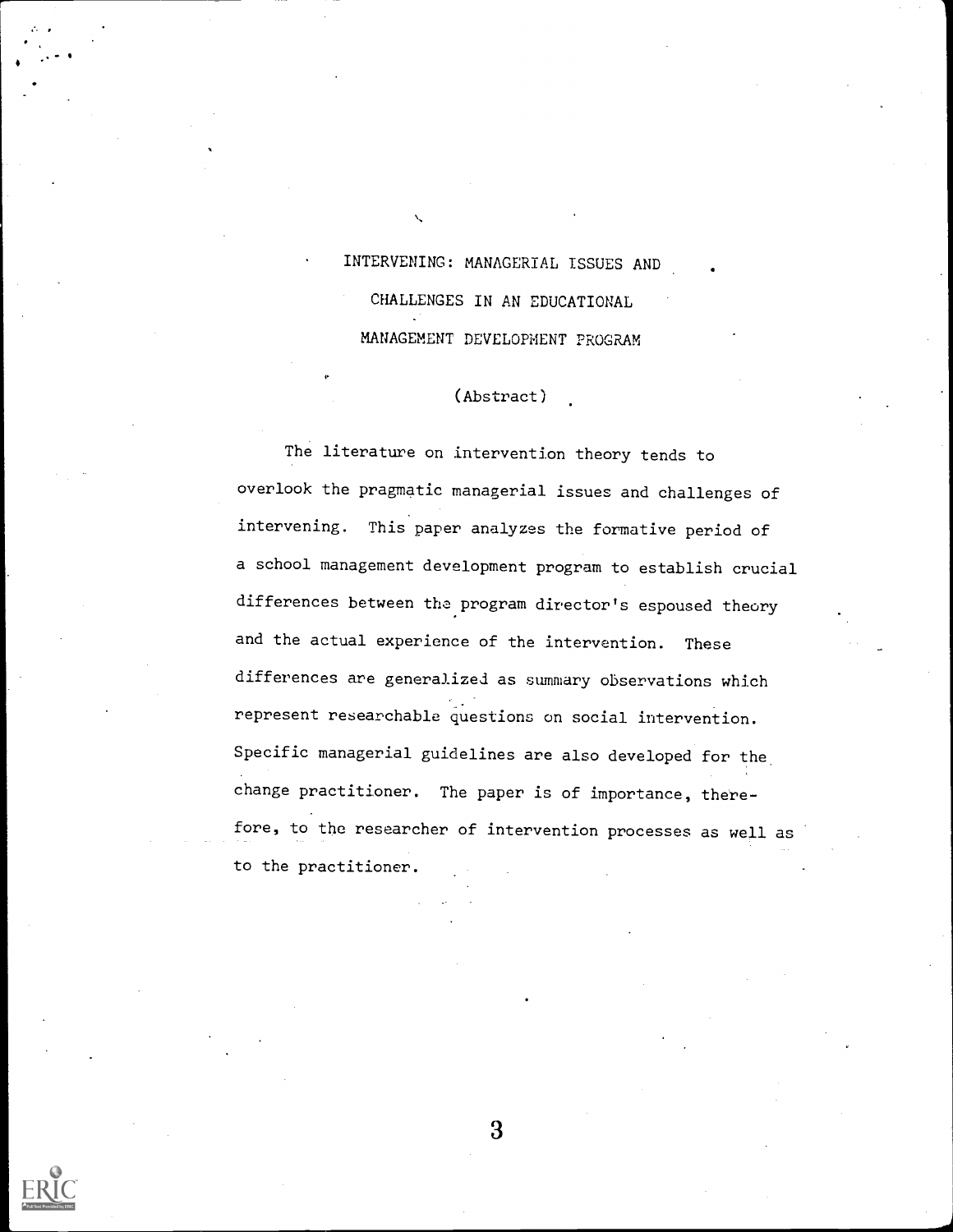# INTERVENING: MANAGERIAL ISSUES MID CHALLENGES IN AN EDUCATIONAL MANAGEMENT DEVELOPMENT PROGRAM

Among the principles guiding the application of behavioral science knowledge to social intervention is that the change agent and client be mutually involved in the change process (Argyris, 1970; French & Bell, 1973.). Increasingly social scientists raise ethical points on the intervention issue and the tendency is to look askance at cases in which the change target is not a "client" in the sense of having control over what happens to her, him or it (Walton & Warwick, 1973). This concern parallels earlier developments in the general field of management where the growth in behavioral science knowledge was accompanied by the promotion of participatory managerial values (Likert, 1967; McGregor, 1960). Although the current change literature is replete with discussions of alternative intervention technologies (Hornstein, Bunker, Burke, Gindes & Lewicki, 1971), it tends to neglect the operational dynamics of this value orientation. Practically speaking though, it is one thing to discuss the merits of a theory, but quite another to effectively implement it (Argyris & Schön, 1974). Indeed, the interventionist has recourse to few, if any, guidelines for managing programs with the dual goals of achieving constructive change and achieving such change through participative means. To focus further attention on this important intervention issue, this paper critically examines the experience of one educational management development program in which a decision was made to implement an organic model. This model was to affect both the organization of an intervention team and the application of an intervention strategy by the team.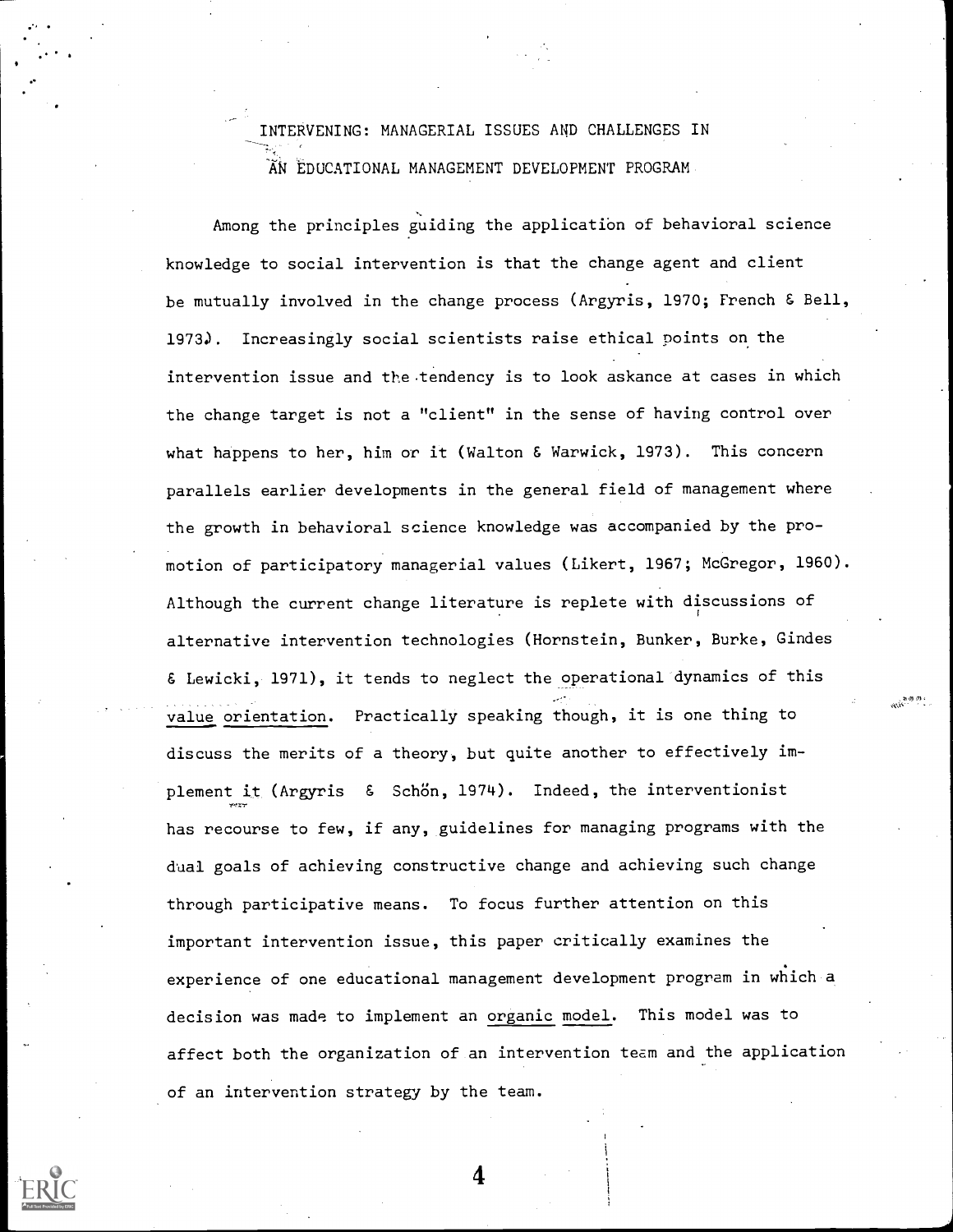# THE EDUCATION MIDDLE-MANAGEMENT CENTER1

The case to be examined here relates to the activities of the Education Middle-Management Center (M-MC). Its purpose is to improve schooling by engaging principalships from the New Orleans Area public schools in activities designed to increase their managerial effectivness. M-MC consists of an intervention team, a client system of participating principals and school staffs, and a program director. The interveation strategy linking purpose with resources is simultaneous research and action (Brown, 1972) supported by continuing education. Financial support and legitimation is provided by The Kettering and Rockefeller. Foundations and the New Orleans Public School System.

In effect, M-MC is a. "resource mobilizing" capability, a device through which resources from university, school, and general community sources are interfaced to bring about constructive change in school management practices. As key inputs to this process, the members of the intervention team, the participating school principals, the director of M-MC and the intervention strategy all deserve a brief introduction.

#### Inputs

Intervention Strategy. Through simultaneous research (to increase understanding) and action (to facilitate constructive change), M-MC seeks to develop the problem-solving capabilities and proactivities in

 $1_{\text{Only information necessary to the analysis is presented here, for}$ further details, see Tarrilleaux, Schermerhorn and Welsh (1975) or various program documents available directly from Middle-Management Center, Center for Education, Tulane University, New Orleans, Louisiana, 70118.

 $\bf{5}$ 

 $-2-$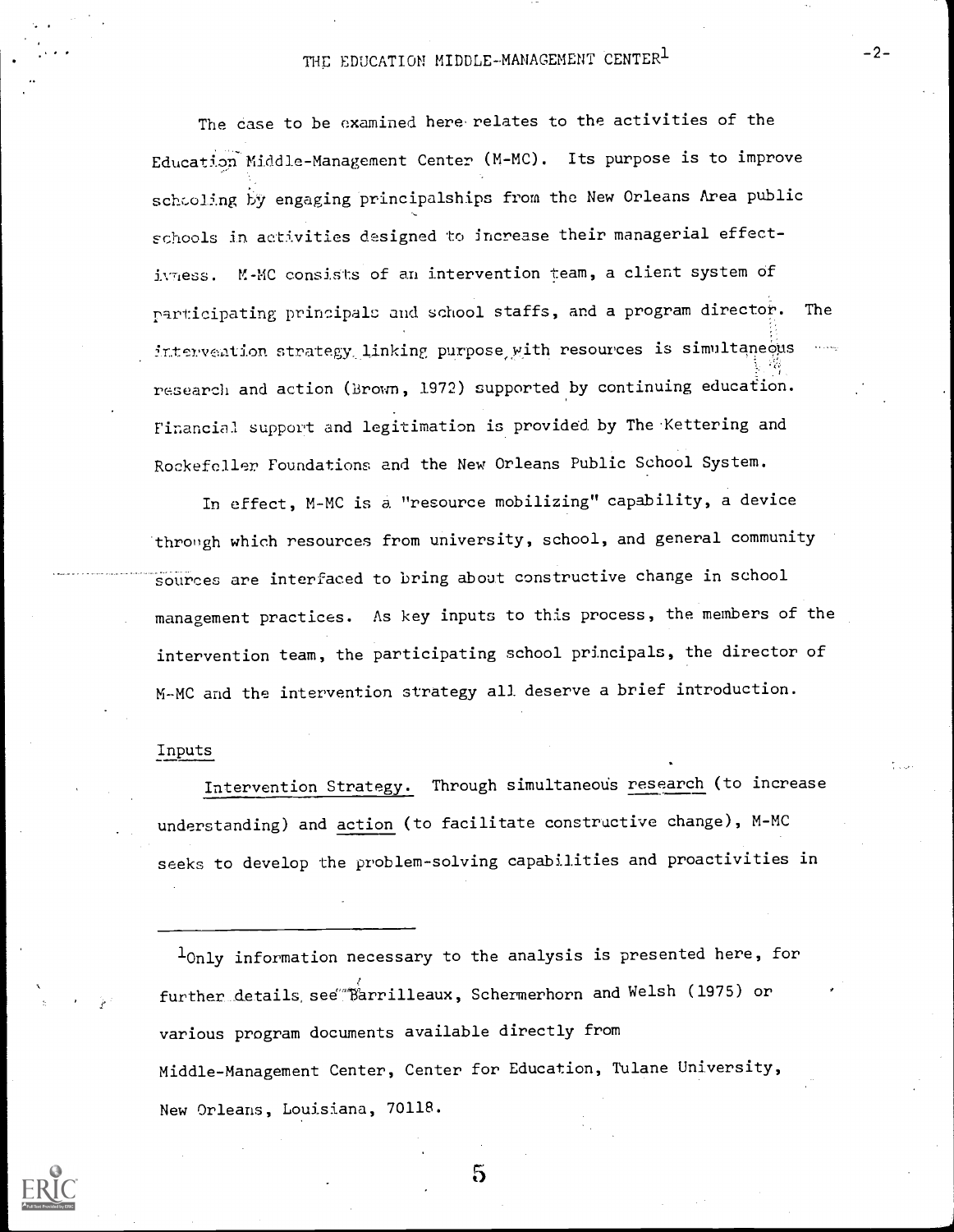participating principalships. Specifically, the strategy involves interventionists and principals collecting data pertinent to school management and using these data for purposes of intervention and change. Such a strategy has been described by Clark as:

-.3-

...A change oriented, knowledge gathering technique which is aimed at practical concerns of people in an immediate problematic situation and one in which the intention of all involved is to gather data about and to make changes

in the properties of the system itself(1972).

Research-action in the M-MC context is unique in that this strategy is applied at two levels of action -- the individual school and school cluster levels. At the school level, a principal and a member of the intervention team relate dyadically in research-action; at the school cluster level, groups of principals and the intervention team engage in similar experiences.

As a complement to research-action, M-MC mobilizes educational 'experiences (lectures, seminars, exercises, library resources, etc.) as responses to learning needs discovered by principals and interventionists in their M-MC activities.

Intervention Team. The interventionist in the M-MC model is an interdisciplinary team. Members (ITMs for intervention team members) are all volunteers and participate on a marginal and part-time basis. In M-MC's first operational year the distribution of ITMs included 12 academicians, three management pantitioners on released time, and three management consultants.

Client System. In the high school feeder system (composed of a high school and its two middle and nine feeder elementary schools)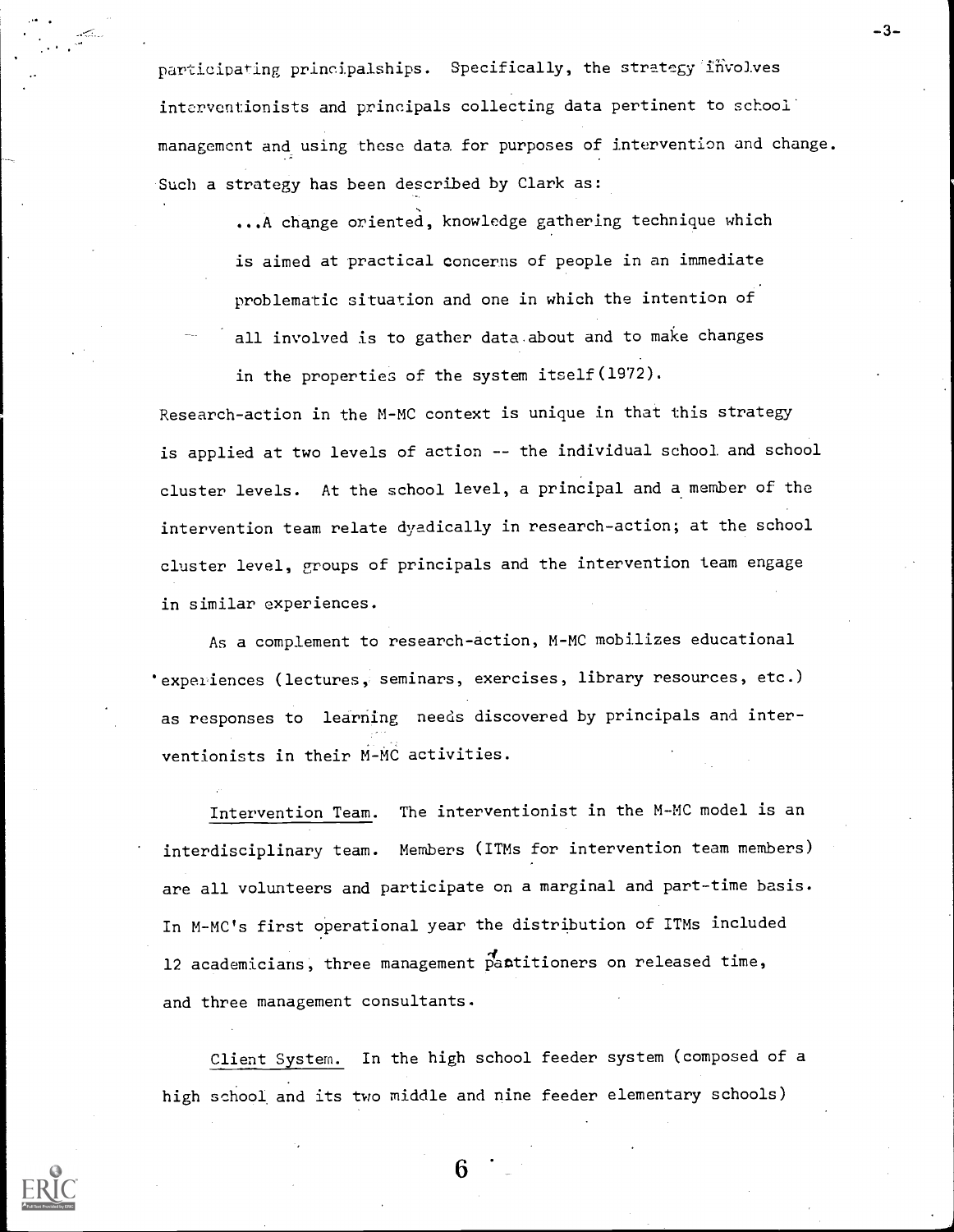with which linkages were established, principals participated on a marginal time basis. In all cases this involved the expenditure of both personal and normal, working time.

The Director. As a role, the director is accountable for M-MC as an organization. This includes "managing" the intervention team, maintaining linkages between ITMs and the principals, and implementing the intervention strategy.. The directorship is funded and staffed on a one-half time basis. The person in the role originated the M-MC idea and coordinated its movement from idea to reality.

#### Goals

During its first year, M-MC's operational goals were:

- 1. To develop the intervention team,
- 2. To establish linkages with principalshipsiin one high school feeder system, and
- 3. To facilitate research-action experiences in this feeder system linkage.

The first two goals are formative, i.e. they deal with the creation of the intervention team and its linkage with the client system. The third goal is summative and deals directly with implementing the intervention strategy to achieve constructive change in the client system.

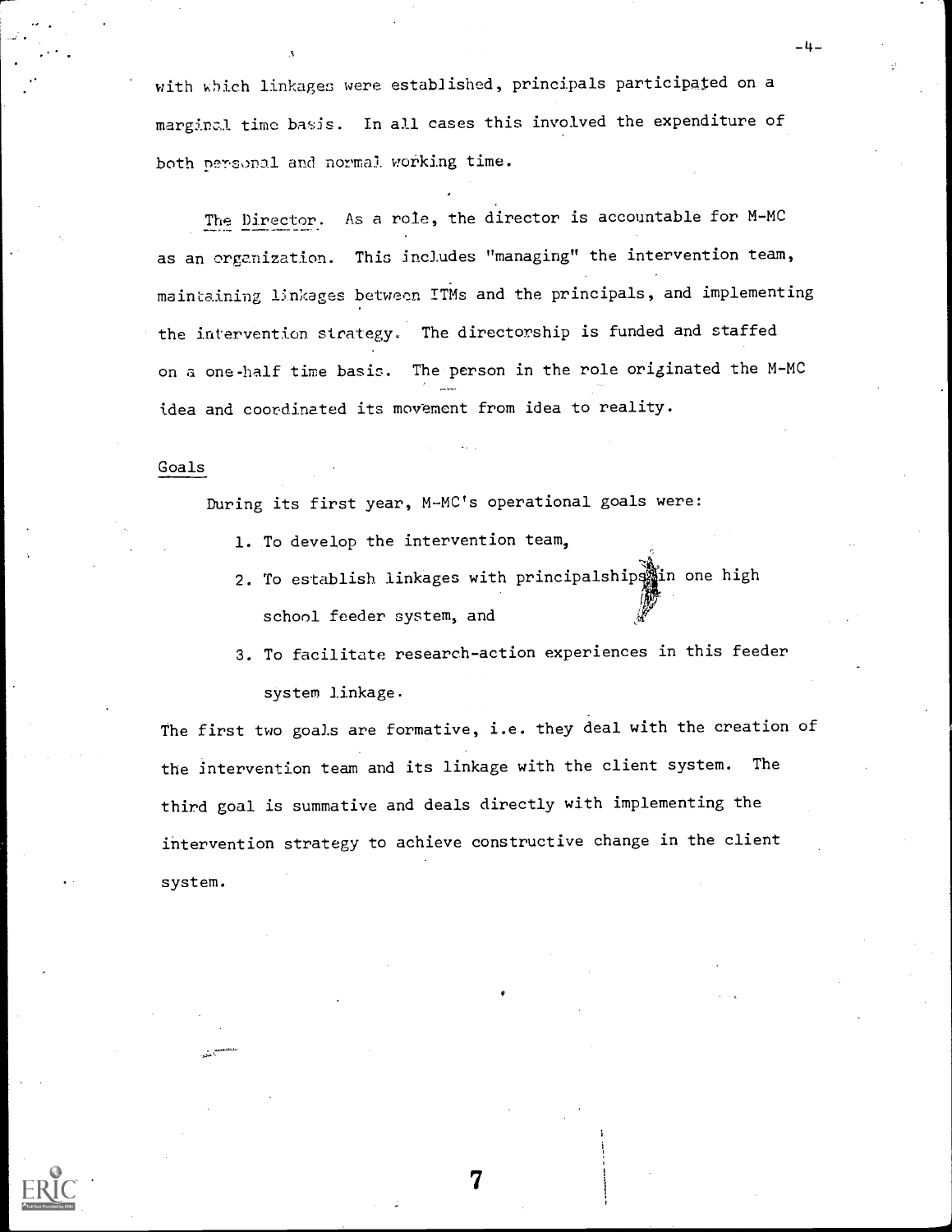A key feature of the M-MC intervention program is the management style of the director. His approach is best described as an attempt to operationalize the prescriptions of Argyris (1970) for "organistically-oriented" intervention. In the M-MC context the director's adoption of this organic value orientation gained formal status as this written operating assumption of the intervention program: "The effectiveness of a Middle-Management Center and its intervention team is a function of the 'organic' orientation."

The director's intentions were "to maximize psychological ownership among all participants in all aspects of the intervention program," and to create an environment in which M-MC participants could achieve results through self-direction and self-control. For example:

- 1. In respect to forming the intervention team the director considered M-MC to involve a "smorgasboard of possible tasks" and that potential members were their own best .authorities on defining personal roles.
- 2. In respect to linking with the client system the director expected intervention team members to "create relationships in which the principals exercise influence and autonomy over the quality of their own professional lives."

Thus, influenced by this organic value, the director's adopted management style was expected to result in a situation of participation, influence and ownership among organizational participants.

It is important to note, however, that the organic model was not just considered something "good", but it was thought to be a basic prerequisite to the success of the M-MC intervention. This latter program logic had the following rationale. Early concerns of M-MC were of the "Who are we?", "What should we do?" and "How should we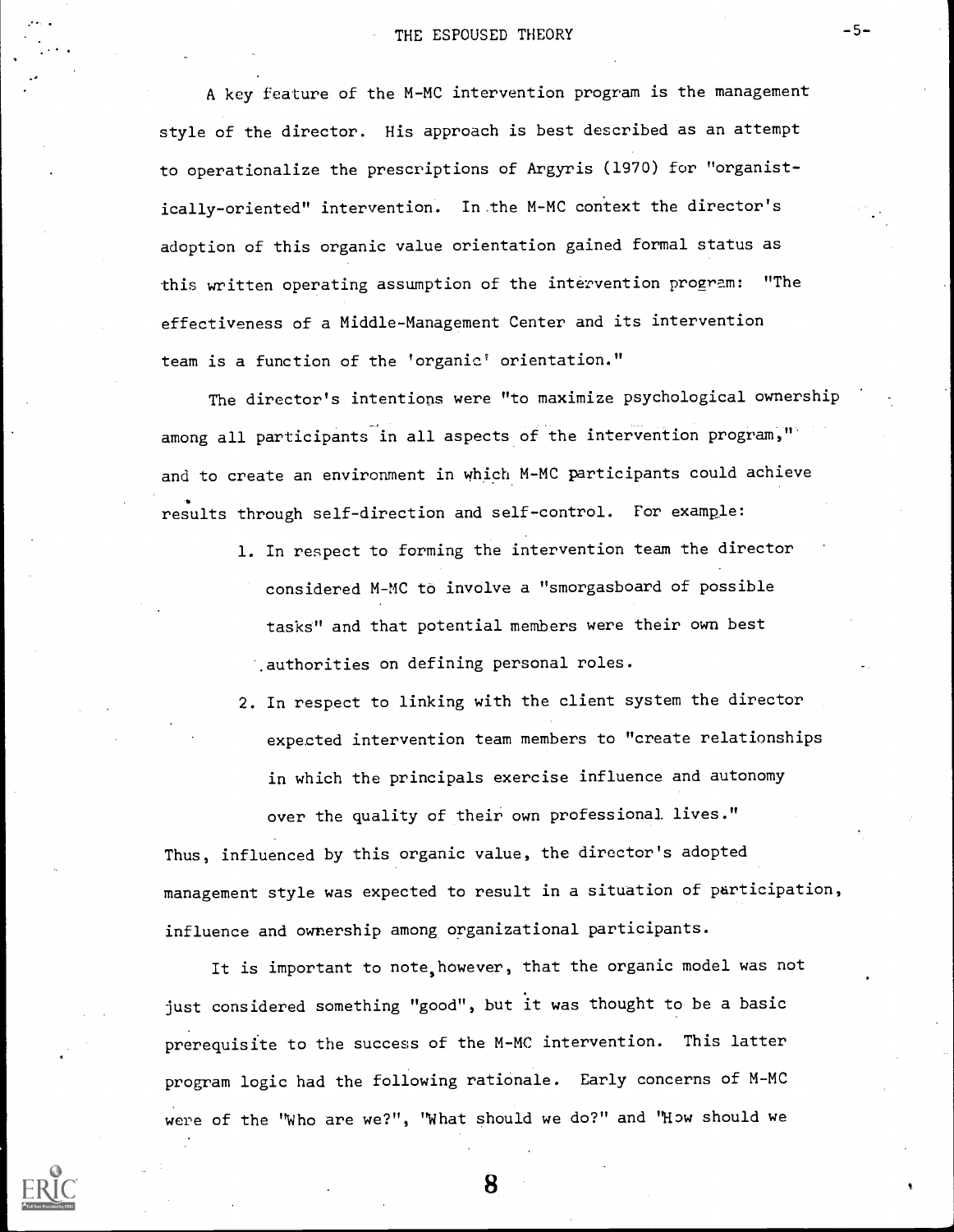do it?" types. In such a setting where the program was in a process of invention, the director expected his personal allegiance to an organic value to "facilitate the pooling of interdisciplinary information for model building." Further, M-MC was created on the basis of voluntary and marginal time,commitments. To attract and maintain participants under these conditions, the director thought that:

-6-

...any contribution would be initiated and maintained as a result of satisfaction and psychological success individuals would experience. The project had to provide something potential team members did not already possess. The organic posture was presumed to represent an opportunity...

Thus, from the perspective of the director, the organic model was both an "end," in the sense of representing a valued state of behavior, and a "means," in the sense of being a presumed facilitator of the organization's goals. The theory underlying this expected role of the organic value in M-MC is schematically represented in Figure 1.

In essence, Figure 1 details the contribution of the director's allegience of the organic value to M-MC operations in theory. Through its influence on his adopted management style, the organic value was expected to create an operating mode of participation, influence and ownership. This mode was expected to facilitate the achievement of intervention team development, client system linkage and research-action as M-MC operational goals.



9.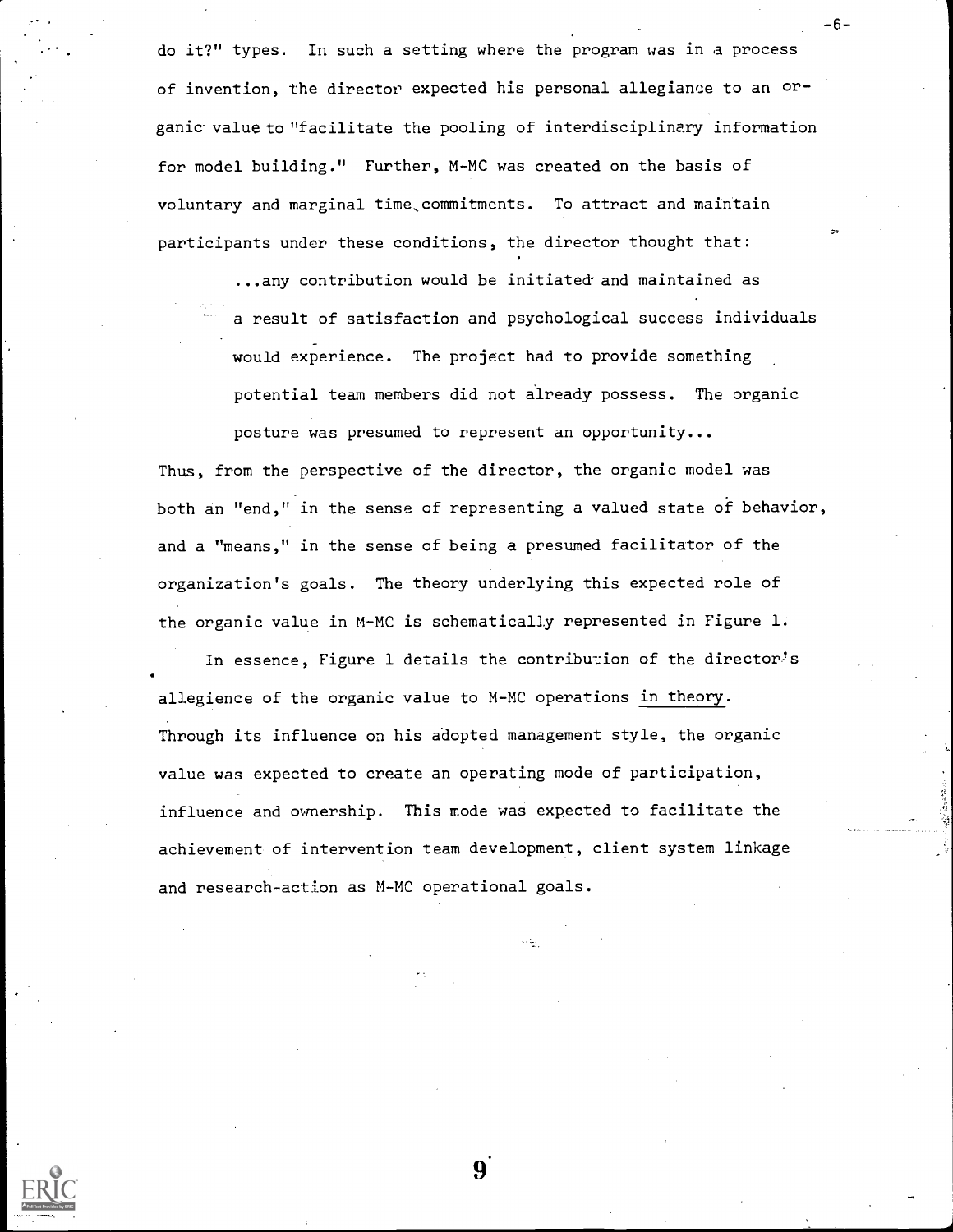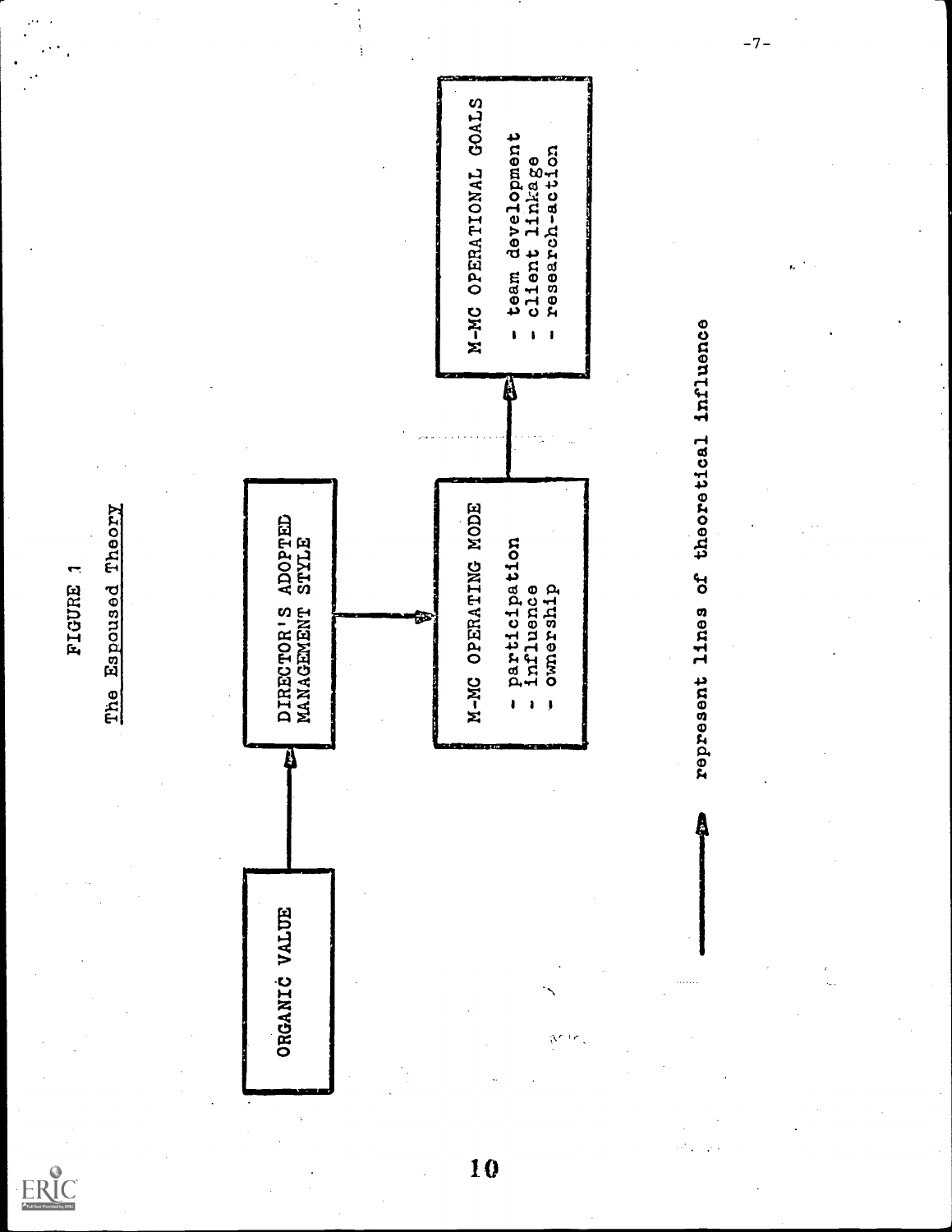# PURPOSE  $-8-$

The experience of the authors in M-MC suggests that M-MC faced unique challenges in meeting its initial operating goals -- challenges traceable in part to the difficulty of implementing espoused theory. Through an eclectic analysis of M-MC's first year of operations, this paper (1) documents inconsistences between the director's intentions and actual M-MC outcomes, and (2) establishes guidelines for others seeking to implement organic intervention models.

#### THE EXPERIENCE

The foci of our investigation are the behaviors of the members of the intervention team, client principals and the director. Data for the examination include the director's response to a series of structured interview questions, a case analysis of M-MC's first operational year (Middle-Management Center, 1974), and the personal experiences of the authors.

Intervention Team

The director's management style appears to have resulted in an organic M-MC operating mode for ITMs. It was his policy to let new members serve as their own best judge of the role they should play in M-MC. For example:

> A prospective team member was introduced by another to the director. The two subsequently met over lunch, and the potential member accepted an invitation to attend M-MC activities for an observational period. Within one month he had operationally joined as a result of the director's

 $2_{\text{Co}-\text{author}}$  Barrilleaux is the director of M-MC.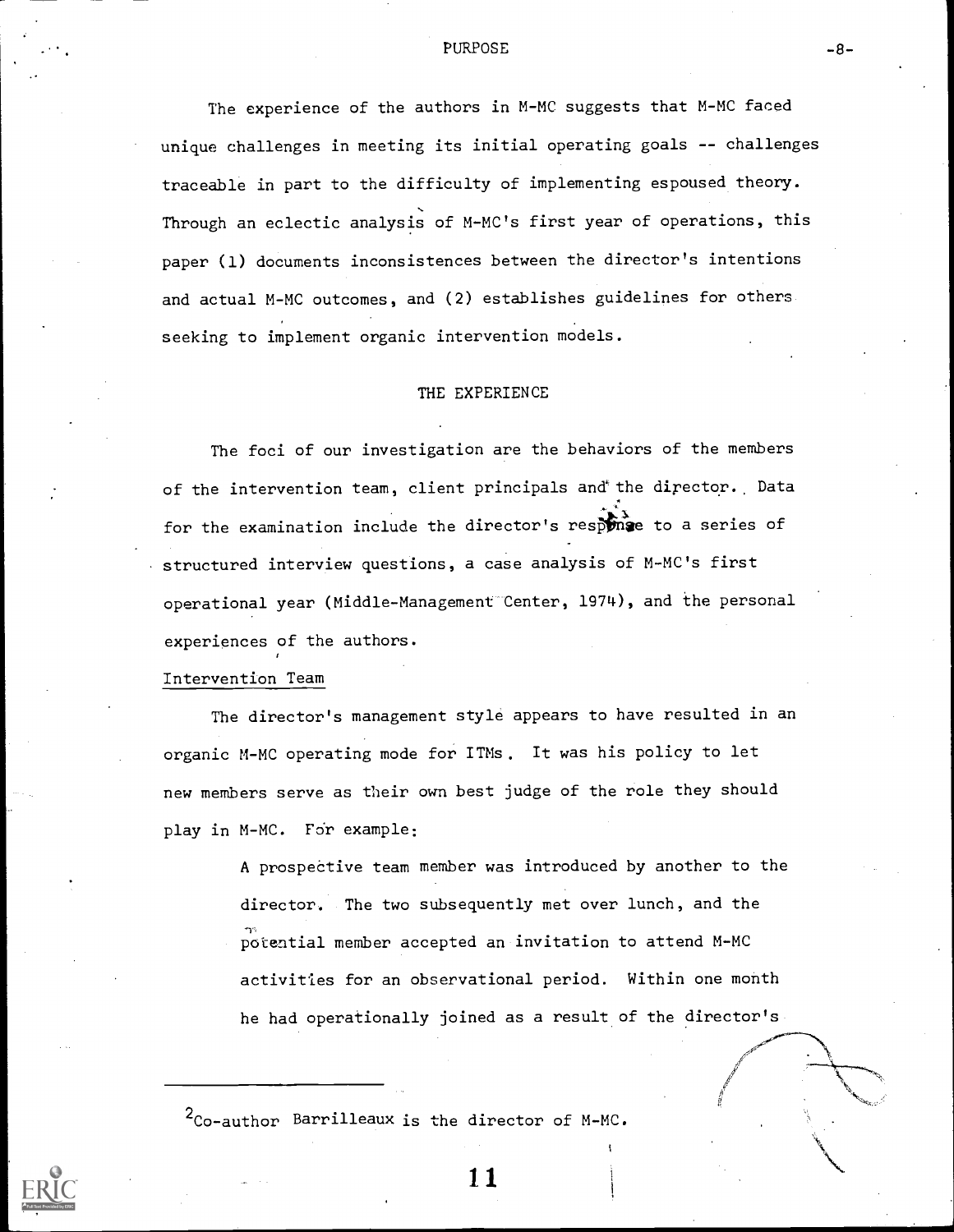acceptance of his offer to assume responsibility for facilitating the planning of meetings with a cluster of school principals.

In effect, a reciprocal'information gathering process preceeded decisions to join and participate. Members were not forced into pre-cast molds and, in fact, eventual self-descriptions by ITMs of their individual roles defied cross correlation. On this one dimension of M-MC membership, ITMs had considerable participation and influence in decisions allocating themselves as resources.

Case researchers note further that some ITMs initiated written agreements with the director to outline individual contributions and activities. Other data indicate ITMs experienced frequent feelings of impact on M-MC goals, action strategies, structure and policies, as well as conflicts with one another in debates and decision-making on these same issues.

Thus, an organic operating mode was established to a considerable degree between the director and ITMs. This operating mode, although allowing for conflicts, appears to have been a positive influence bringing potential members to the intervention team and inducing them to stay. Any turnover in the membership was primarily due to job transfers and/or changes in primary role demands which prohibited expenditures of marginal time with M-MC. ITMs developed senses of psychological ownership while tending to remain as members.

A further consideration with respect to the intervention team, however, is its basic purpose -- to apply the intervention strategy. --- Here, the facts are less supportive of the positiye impact of the organic operating mode. Implementation of the intervention strategy was a subject of controversy and limited results'during the initial M-MC

1.2

-9-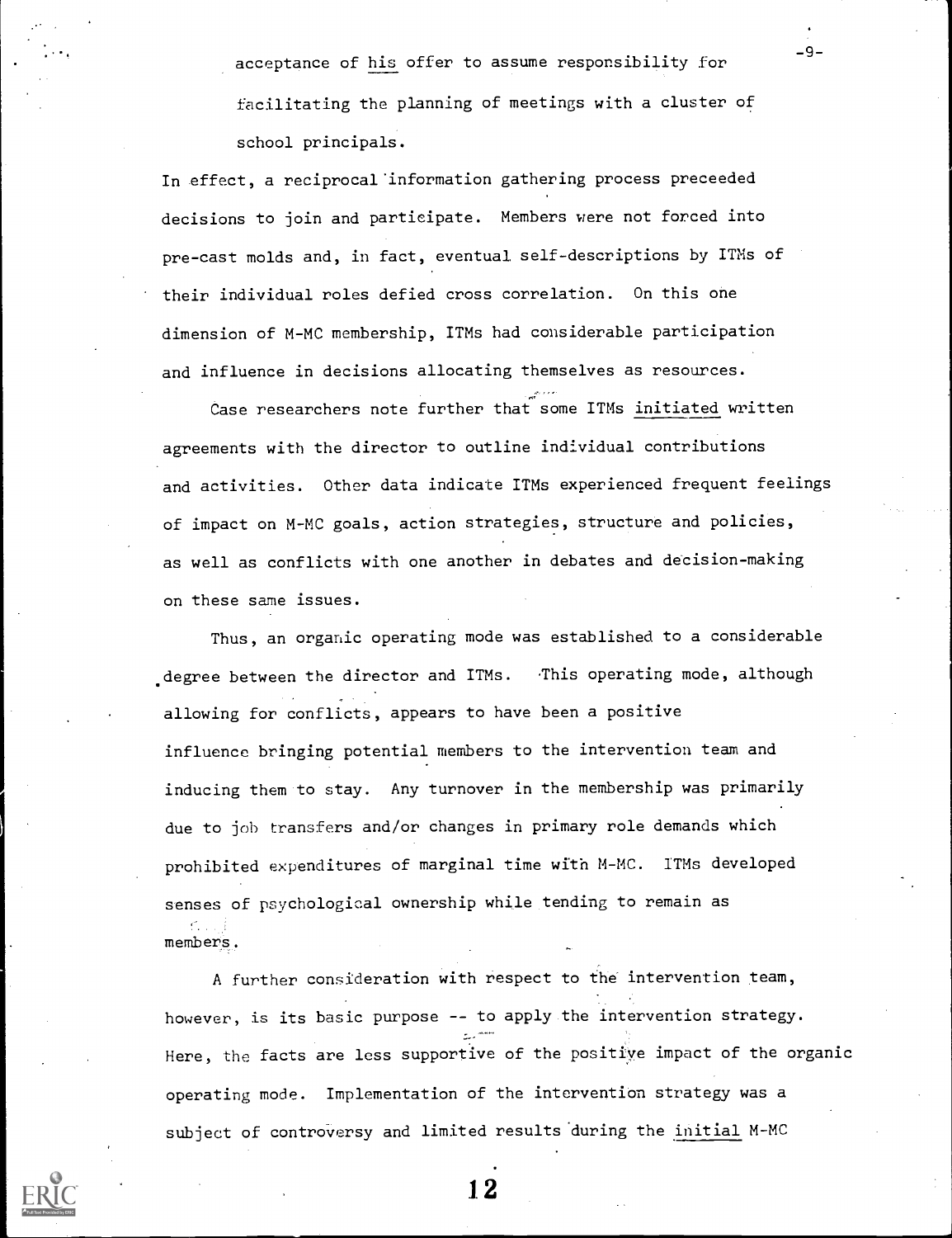operating period. At one point, for example, the feeling was expressed by some university-based ITMs in a team meeting that they possibly suffered decreasing interest as the organization gained sophistication. For this group, it seems the "kick" may well have been in building the model rather than in implementing it. Any sense of ownership accruing to the model-building stage apparently had difficulty carrying through to the action implementation stage. This lack of action follow-through is evident more generally in the behavior of ITMs. Case researchers commented, ''There is an inconsistency in the ITMs' verbalization of a desire for action and the amount of time committed or proactivity demonstrated." Records show also that ITMs'were diligent in attending scheduled meetings, but little else appeared to happen through their efforts.  $. -10 -$ 

The- central issue.concerns,dping research-action. Although 818 S.G 15 ITMs told case researchers they considered research-action important as an M-MC goal, only six indicated it was a dominant theme in their interactions with principals. On a more general question. regarding the application of the strategy to help principals conceptualize management problems, ITMs responded with the following perceptions of success: 0=extremely successful, 3=successful, 10=partially successful, and 2=largely unsuccessful. Thus, while most ITMs agreed that they were supposed to be doing research-action, they admited that they actually were not. In an atmosphere of self-motivation and control, action committments to the intervention strategy suffered. The question is "Why?"

One major issue in this regard relates to the role perceptions of the ITMs. Seven ITMs specifically reported feeling underutilized, and ten felt M-MC did not meet their training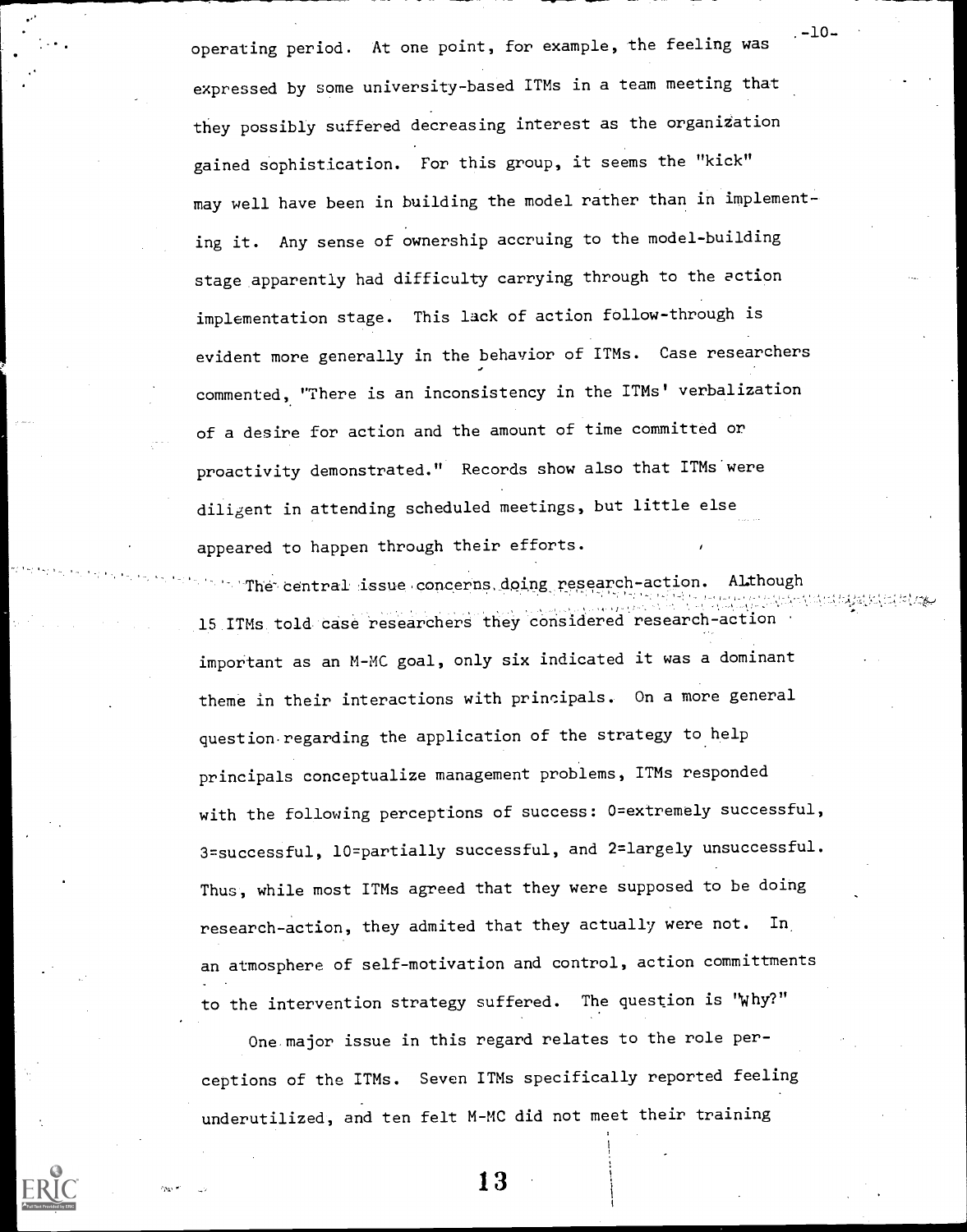needs. These data indicate a degree of uncertainty existed among ITMs over the requisite skills and expected behaviors associated with their M-MC roles. For example, consider the following comments to the director by ITMs:.

> "I don't know what I'm to really do at cluster meetings." "Just tell me what you want me to do."

-11-

"Let me know how I can help."

In effect, we are observing a classical case of role ambiguity. The ITMs were not acting because they were unsure of how they should act. In the organic setting of M-MC, uniquely defined personal roles and the director's approach to daily management, self-described as "no wrist slapping or punishment...dependent upon commitment and a sense of ownership," emerge somewhat dysfunctional from an action perspective. Although a sense of psychological ownership, participation and influence existed among ITMs and contributed to their willingness to join and remain on the intervention team, these same ITMs experienced role ambiguity. The result was relative inaction during this formative period.

# Intervention Team - Client System Interface

A generally similar result may be observed in the intervention team-client system interface. Here, the director held the following expectations:

...principal as client is "in charge" of own as well as organization's self renewal... team members are to create relationships in which principals exercise influence and autonomy over the quality of their own professional lives... That such expectations resulted in an organic operating mode is best exemplified by the case of a survey taken, to provide the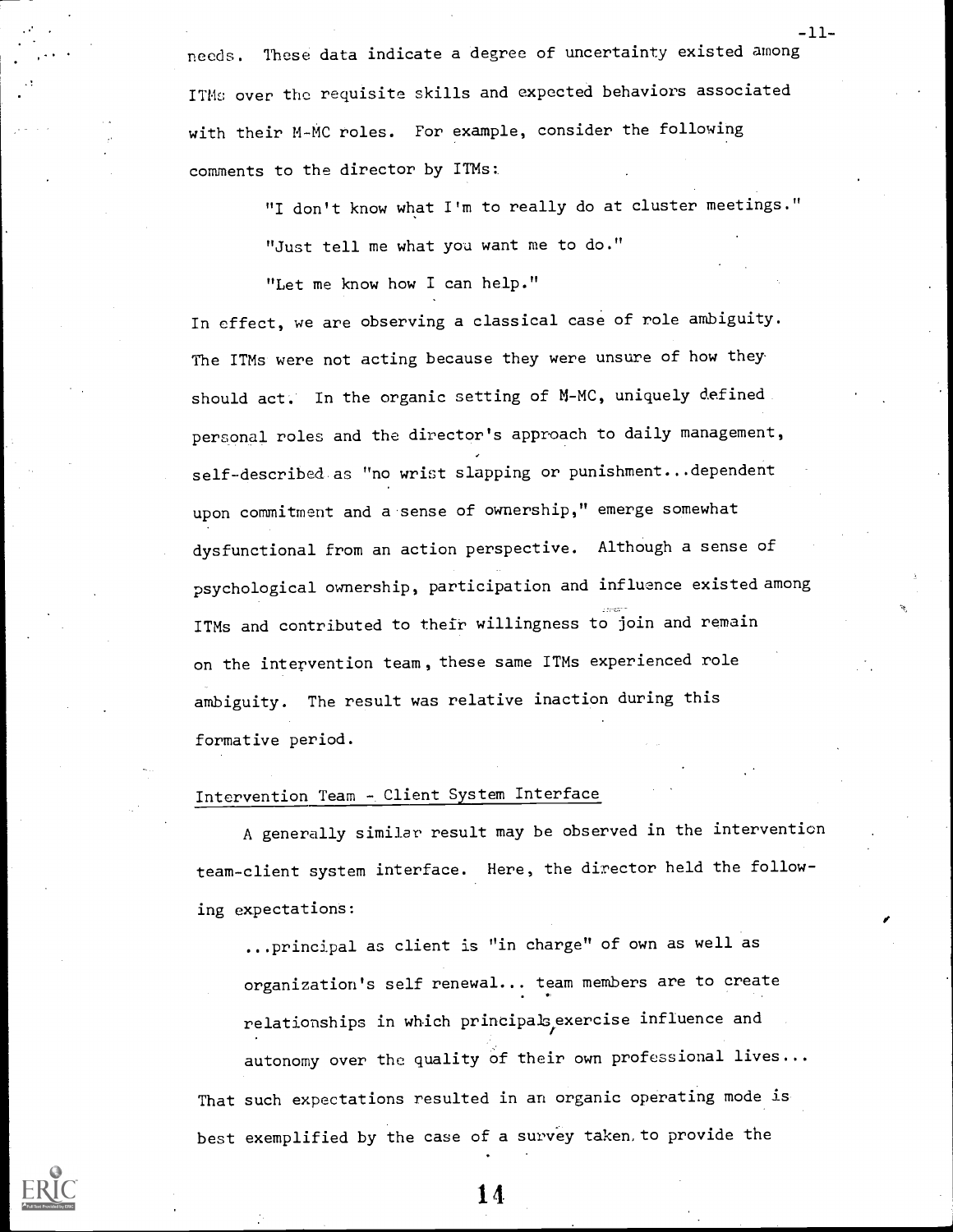-12 initial data base for M-MC activities. This survey was designed by ITMs and principals for application to the school situations of the latter. The participative process resulted in a high degree of ownership for principals in both the survey and resulting data. In fact, when revisions to the survey were suggested by certain ITMs for a follow-up application, the changes were resisted by other ITMs and principals until they were included in the revision process.

This operating mode appears to have constituted a positive appeal to principals to join with ITMs as M-MC participants. Of the twelve feeder system principals, only one eventually failed to affiliate with M-MC and this was a rather unique case:

> This principal was committed to a stance of "back-tobasics" while seeking direct resources for his elementary school children. He stated, "I don't have time for the M-MC if it won't give materials or teacher help for my classes."

The reasons for M-MCs high linking percentage must be inferred with caution, however, since M-MC is legitimated through the top management of the school system. Yet, principals' reports that the "non-directive" character and "flexibility" of M-MC were its best attributes indicate that the organic operating mode was a significant inducement to their participation. For example, one principal commented to the director:

> "...its good to be able to meet with ITMs who don't come with a loaded agenda but are ready to respond to the things that are stresses for me."

These types of relationships between ITMs and principals served to facilitate the formation of the intervention team -

1.5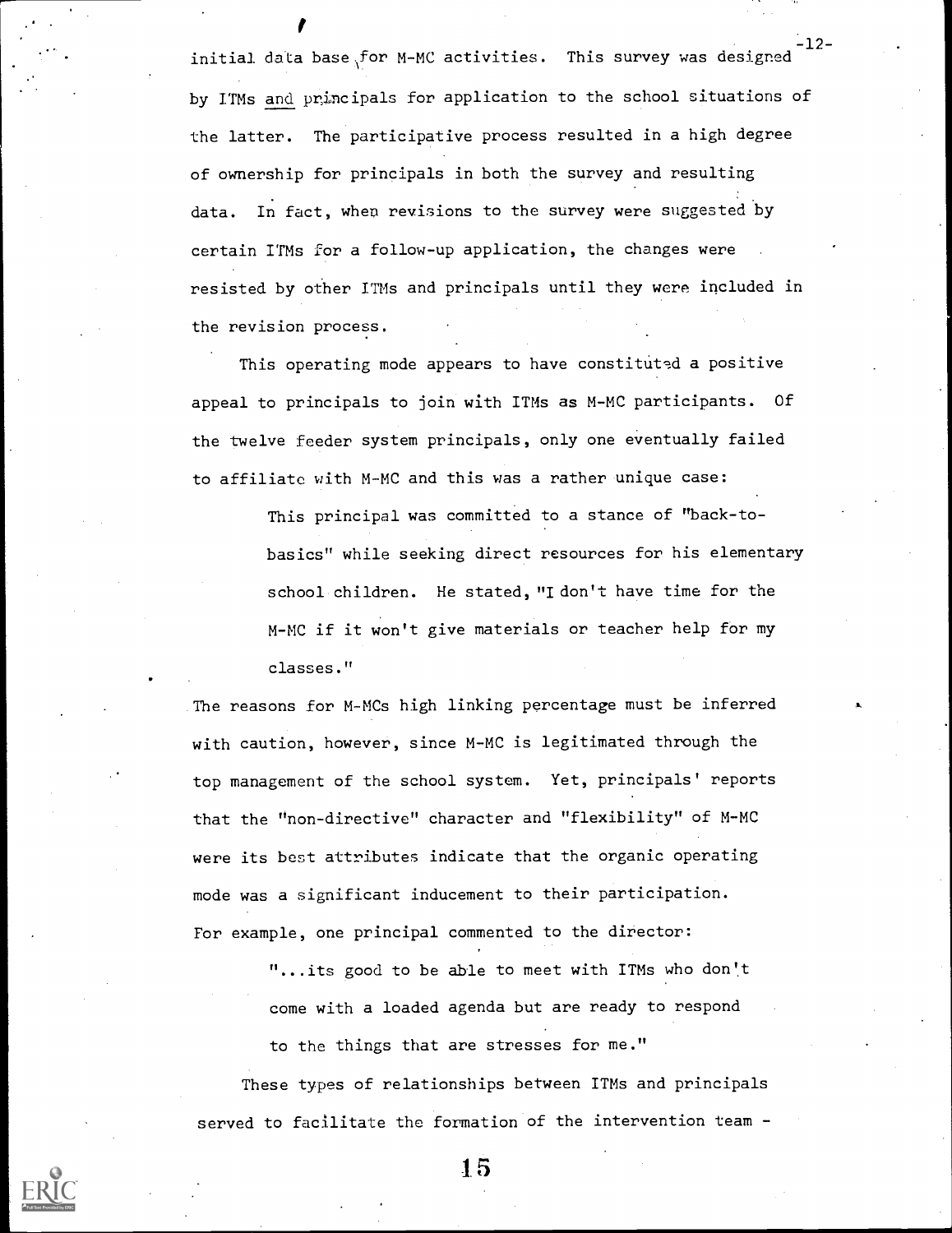client system linkage. There is additional evidence, however, that indicates this organic mode adversely impacted the involvement of principals in activities essential<sub>ss</sub>to the basic intervention strategy. We have already noted where research-action was a problem for ITMs; this applies to principals as well. Most principals associated the "research" aspect of the strategy with the survey described above. They assumed that the responsibility for this research rested with ITMs, and even complained that the data they had supplied had not been prepared for action.

-13-

Originally, action under the intervention strategy was expected to be based on the proactivities of principals. Examples of proactivities include principals:

> Requesting the M-MC to assist in collecting demographic data to support a proposed school redistricting plan.

Organizing a seminar through M-MC to provide information on collective bargaining for teachers.

Actually, these types of requests were few. The reason for this relative inaction might be inferred from principals' reactions to their dyad relationships. They reported these relationships to be highly valued activities. Only five of 11, told case researchers they understood the expectations associated with these relations. As importantly, only seven felt that their individual ITM partner did. This, again, is evidence of role ambiguity.

Thus, while an organic operating mode seems to have supported the initial willingness of principals to affiliate with M-MC, its role in facilitating action outcomes is less clearly positive. A significant factor in regards to the inter-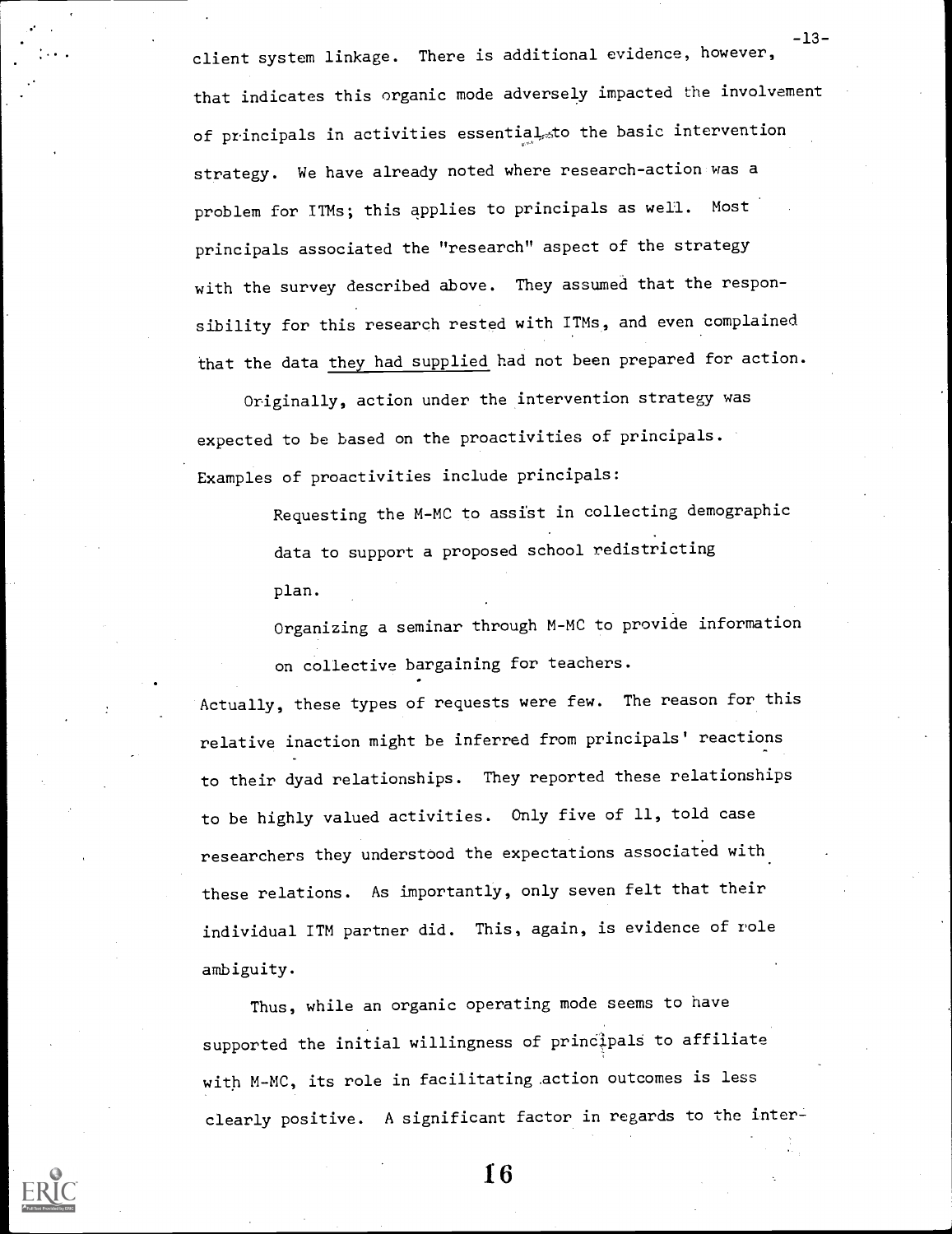vention team - client system interface relates to feelings of role ambiguity. Principals did not seem to know what to do and did not understand research-action in general. They had joined an organization, but weren't sure how to participate.

- 14 -

# The Director

The director served as the information and administrative hub of the organization. He chaired M-MC meetings and through his adopted management style expected to facilitate intervention activities. In practice this facilitator role proved "difficult to maintain."

In many ways the director became a primary "doer" as well as facilitator of M-MC intervention activities. It was largely on his sponsorship that learning activities were made available to principals. It was primarily he who in cluster meetings operationalized research-action as part of the meeting agenda - over and over it was his voice that would attempt to turn principals' comments into researchable issues through such statements as, "What I really hear you saying is..." or "It sounds as if you're talking about 'such and such' a problem." To a considerable extent these initiating behaviors contradicted the director's intentions and the organic M-MC operating mode. These contradictions did not pass without notice. Some ITMs complained to case researchers that M-MC's services were incongruent with the needs of principals, and that many appeared opportunistic. Two others reflected as follows on M-MC's organic operating assumption:

> "...really have not operated that way, manipulative at times."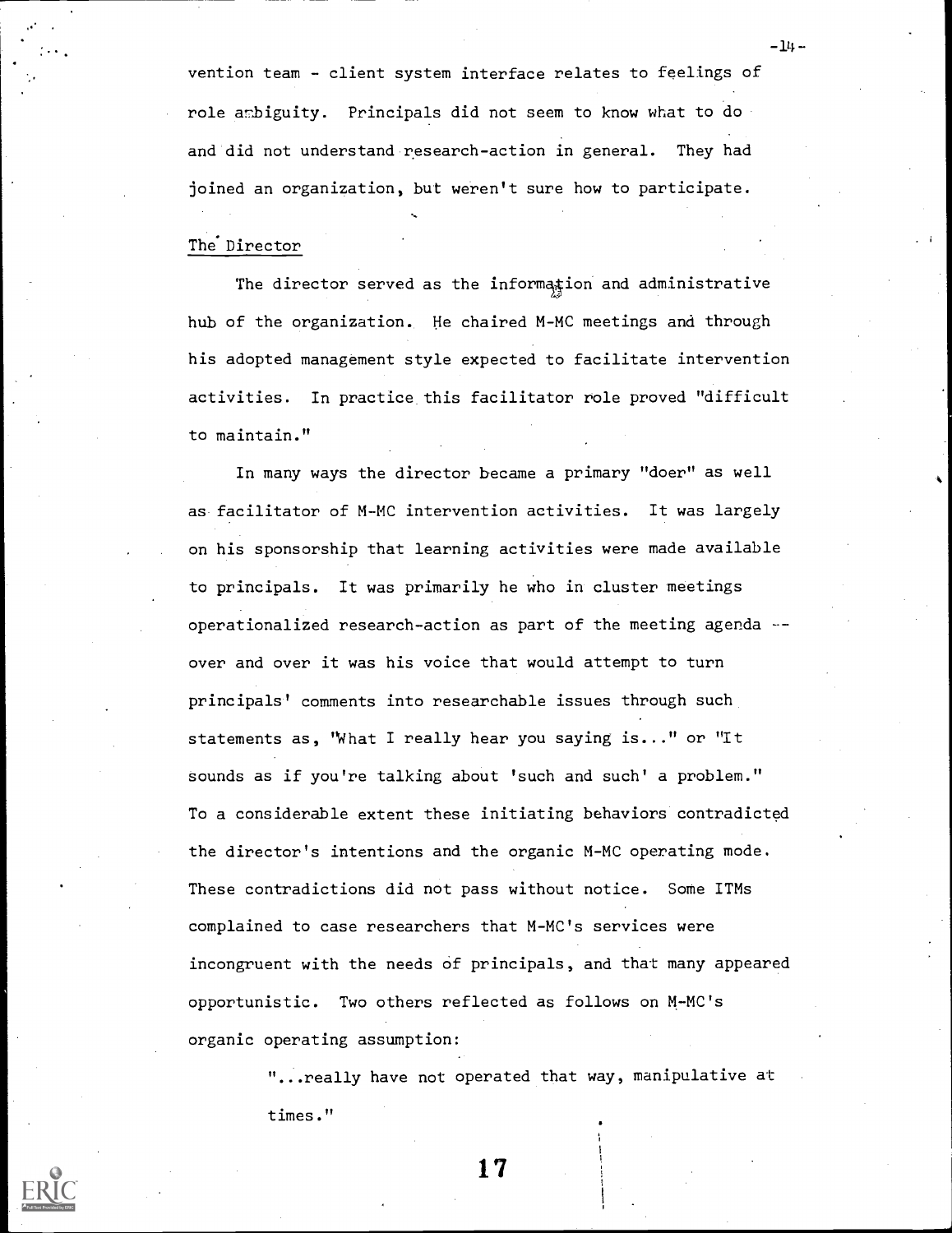...we have been very directive and structured."

-15-

These comments show that some ITMs considered the director's initiating behaviors as contradictions of an espoused theory of action. Perhaps the full significance of these behaviors is found in one member's frequent referral in team meetings to M-MC as "Lou's (the director's) thing."

Two cases exemplify a possible basis for an attitude such as the latter:

> Case 1. The director recognized with certain ITMs that M-MC needed a formal research-action task group. . He offered the task to selected individuals and proceeded to convene them.

Case 2. The director recognized the need for M-MC to prepare to link with a second cluster of principalships. After broaching the issue in an ITM meeting and encountering questions on the wisdom of such a move, he essentially stated the move would be made in the succeeding operational year.

Each case involves the director operating somewhat unilaterally to establish action directions for M-MC. Whether or not such actions were legitimate in terms of an organizational rationale, they encountered resistance and were considered by some as "directive." In fact, the research-evaluation task group was slow to become operational because two members present at the initial meeting told the director and others that this was something that could not be done without the total approval of M-MC membership. These individuals had developed senses of ownership to the point of being able to tell the director that his behavior violated the organic assumption of the organization.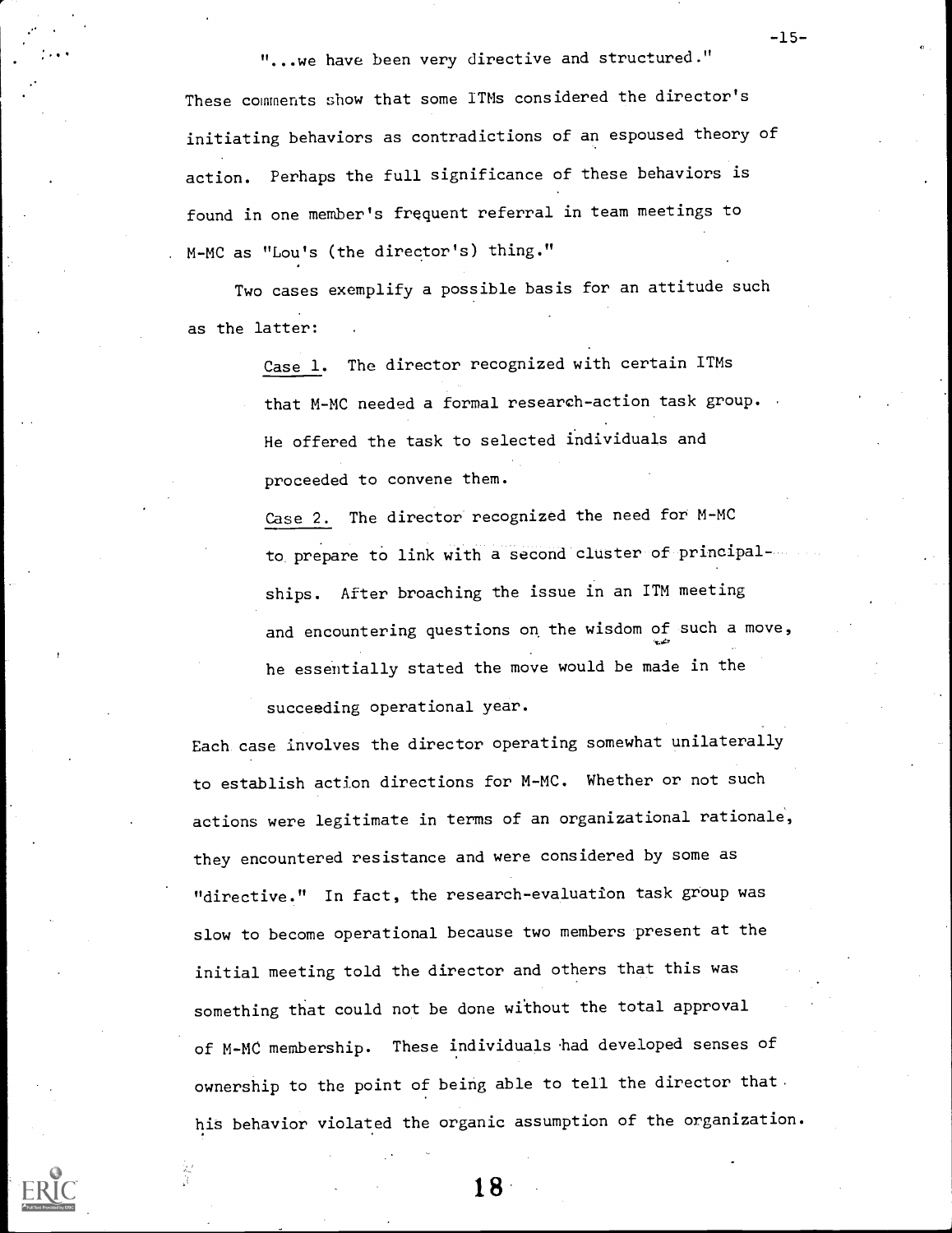While representing transgression from the organic operating mode, each of the above attempts by the director eventually succeeded, notwithstanding resistance. .Furthermore, each, in its own way, accounted for a substantial portion of M-MC's action. accomplishments during the initial operating period.

-16-

It is interesting to consider in this same frameof reference the director's personal feelings during this operational period. When queried on the personal costs encountered as director of M-MC, he responded extensively as follows:

> ...the major personal costs centered about the time and psychological energy required to reduce the disparity between what I said and what I practiced, and the feeling that as director I seemed to loose

my right to express frustration, anger and aggression. By his own words, the director recognized that he was inconsistent in behaving in accord with an organic value. He also expressed concern that such inconsistencies were illegitimate to his managerial role, and noted that they cost him psychologically. As a person in the role, or as the person with the adopted management style, the director viewed his situation as:

亵

...a battle of forces between personally internalizing an organic value and situational realities including:

- marginal time commitments of participants,

- learning needs of a growing team membership,
- expressions of guilt by ITMs perceiving they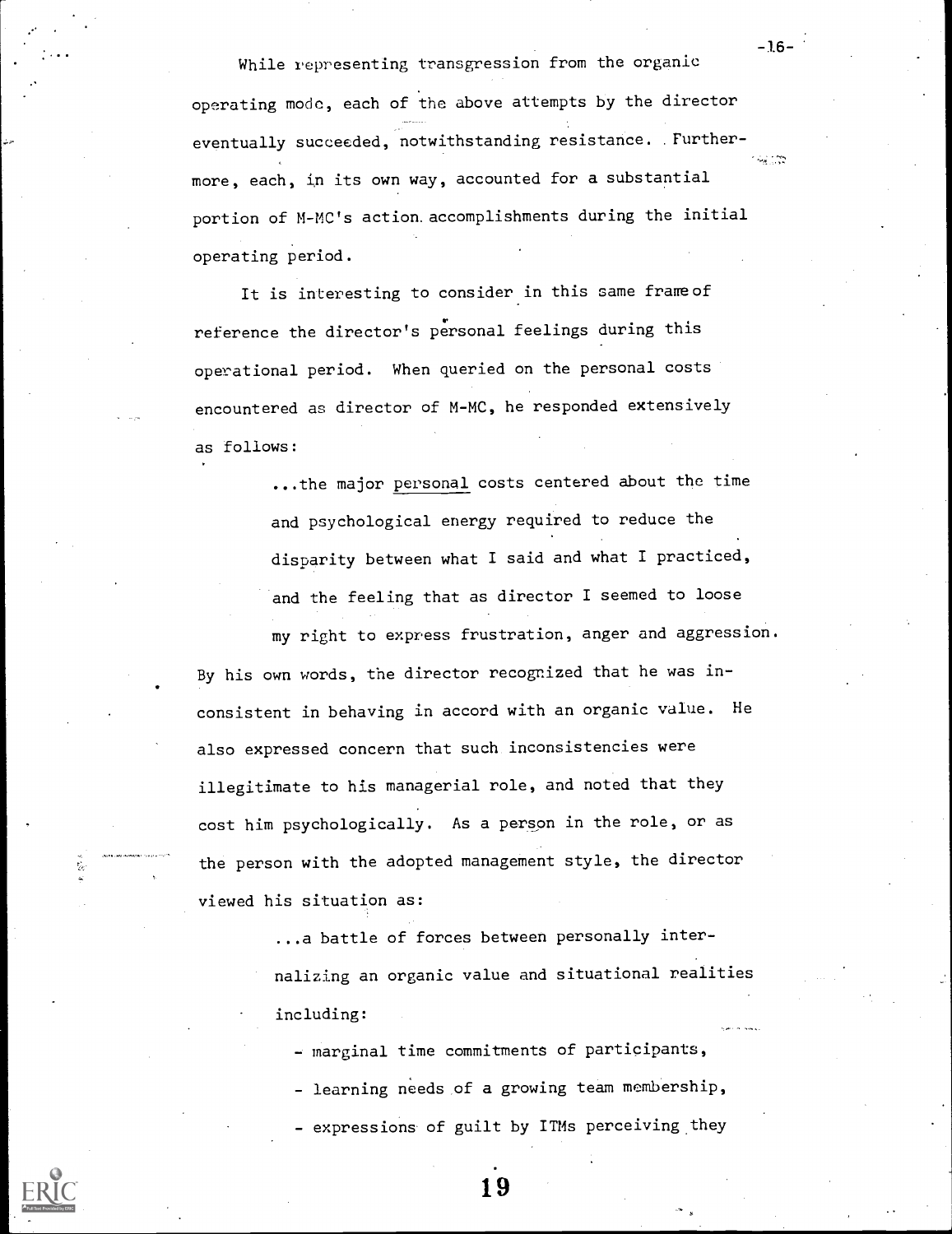have failed to do something of note or contribution,

-17-

- continuous requirements for program nodification and renewal, and
- continuous pressures of short range program evaluations by clients, team members, funding sources and significant others.

These thoughts of the director offer us important insights into his experience in attempting to implement the espoused theory as presented in Figure 1. First, the organicallydetermined management style was truly "adopted;" it was something he consciously tried to do and had to work at. Second, situational dynamics caused his behavior to contradict at times the intended organic operating mode. Third, the director was frustrated by these contradictions. Finally, ITMs recognized these cntradictions and met them with some resistance and alarm.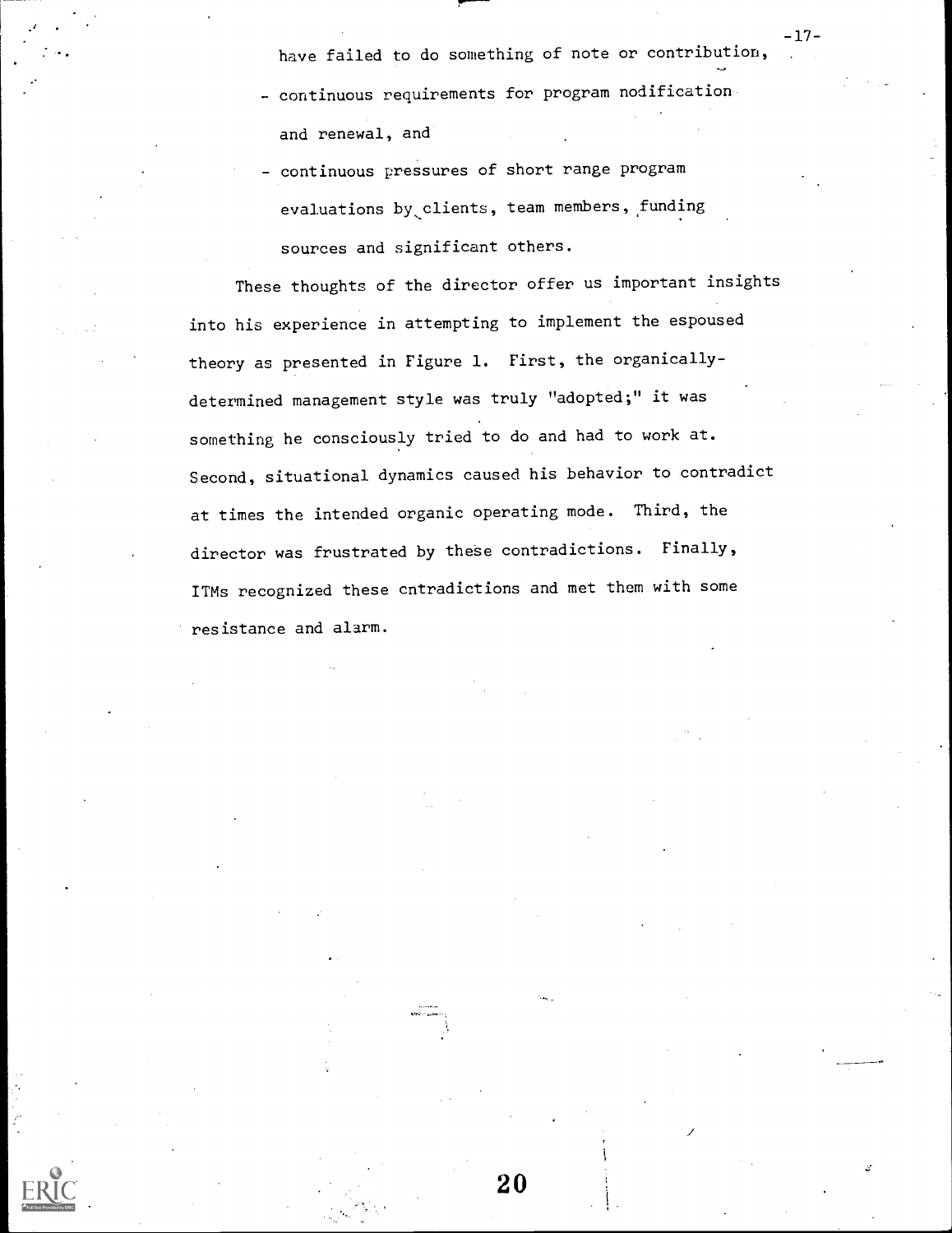#### **SUMMARY**

In previous discussion we have noted that the director was able to implement an organic operating mode for M-MC. This mode was apparently violated at times, however, and its impact on M-MC's goals is also apparently mixed. To put the insights of this analysis in summary perspective, we offer the following observations on the expected impact of an organic model on the management and operations of intervention programs. These observations are presented in general form to stimulate further reflection and dialogue on the issues as they apply to various organizational and intervention contexts. Their validity, of course, extends only to our interpretation of the M-MC experience.

#### Observation #1

Operating under an organic model will contribute to a program director's ability to 1) attract members of diverse educational and occupational backgrounds to an intervention team, 2) attract individuals from a client system to interface with members of the intervention team, and 3) develop among members of the intervention team and client system senses of psychological ownership in the intervention program.

M-MC data also suggest that the impact of an organic model on action follow-throughs by organization members is less clearly positive. The second observation summarizes this logic.



21

-18-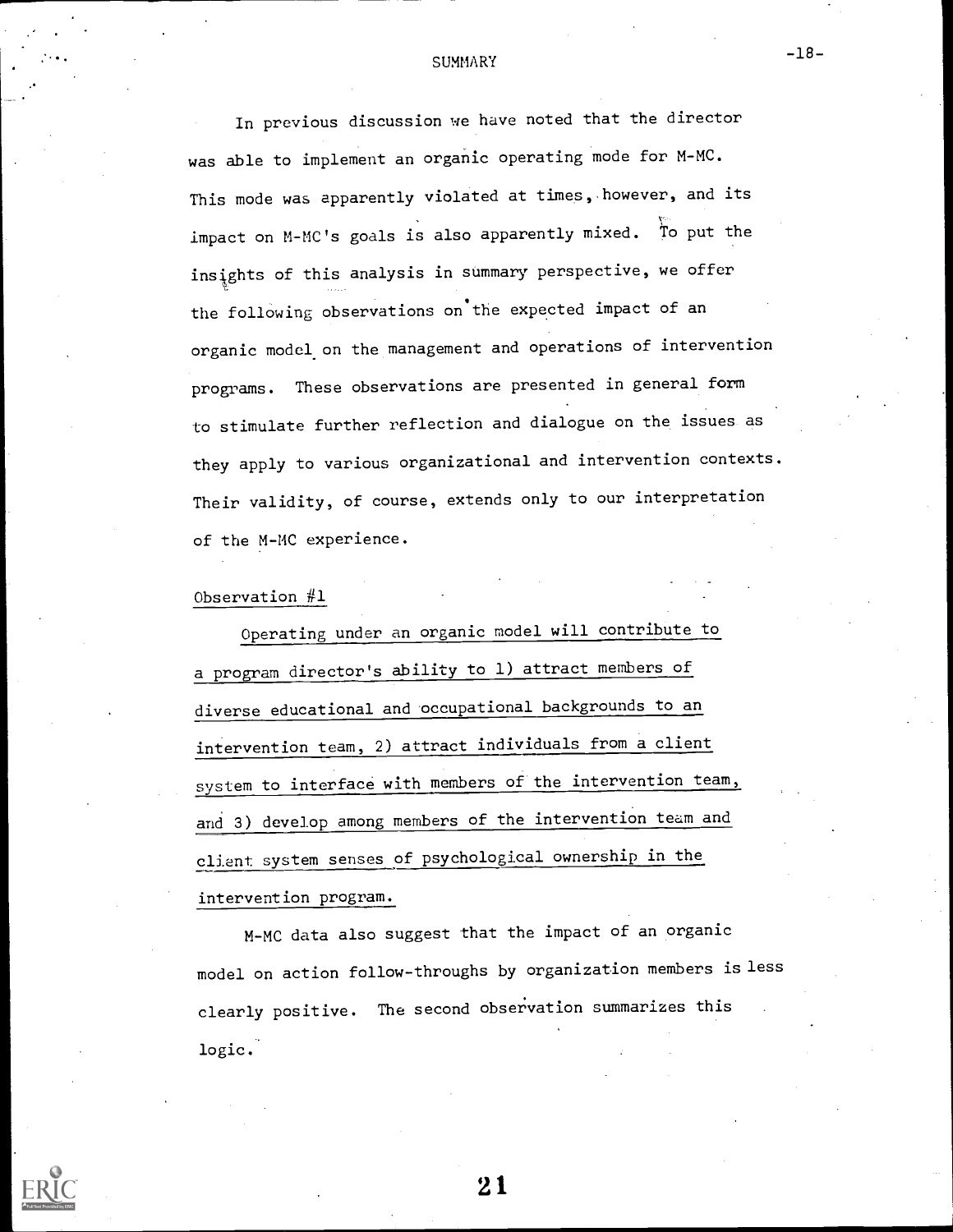#### Observation #2

Operating under an organic model will contribute to perceived role ambiguities for members of an intervention team and its client system; these role ambiguities will, in turn, contribute to a lack of action follow-through.

-19-

The organic operating mode of M-MC led to a situation in which a substantial number of ITMs and principals were unsure about what action expectations were held of them. These uncertainties led to discrepancies between their verbal commitments and action follow throughs. The cumulative result was an inability of the director' to fully effect the implementation of the intervention strategy during this operational period.

Observation  $#3$ 

Adopting an organic value will contribute to personal frustrations for the director of an intervention program; these frustrations will, in turn, cause behavioral contradictions and personal feelings of paying a high "price" for operating under these guidelines.

In the task-oriented settings of intervention programs, it is not easy for a director to maintain allegiance to an organically-determined management style. At times, in fact, it may not be possible and contradictory behaviors are likely to occur. Alt'iough filling an action void, such behaviors may be dysfunctional. In particular, contradictions will pose personal ramifications for the director who verbalizes one line of reasoning and then acts out quite another.

These summary observations are schematically presented in Figure 2. This figure is an empirically-determined version of M-MC's experience with the espoused theory of Figure 1. In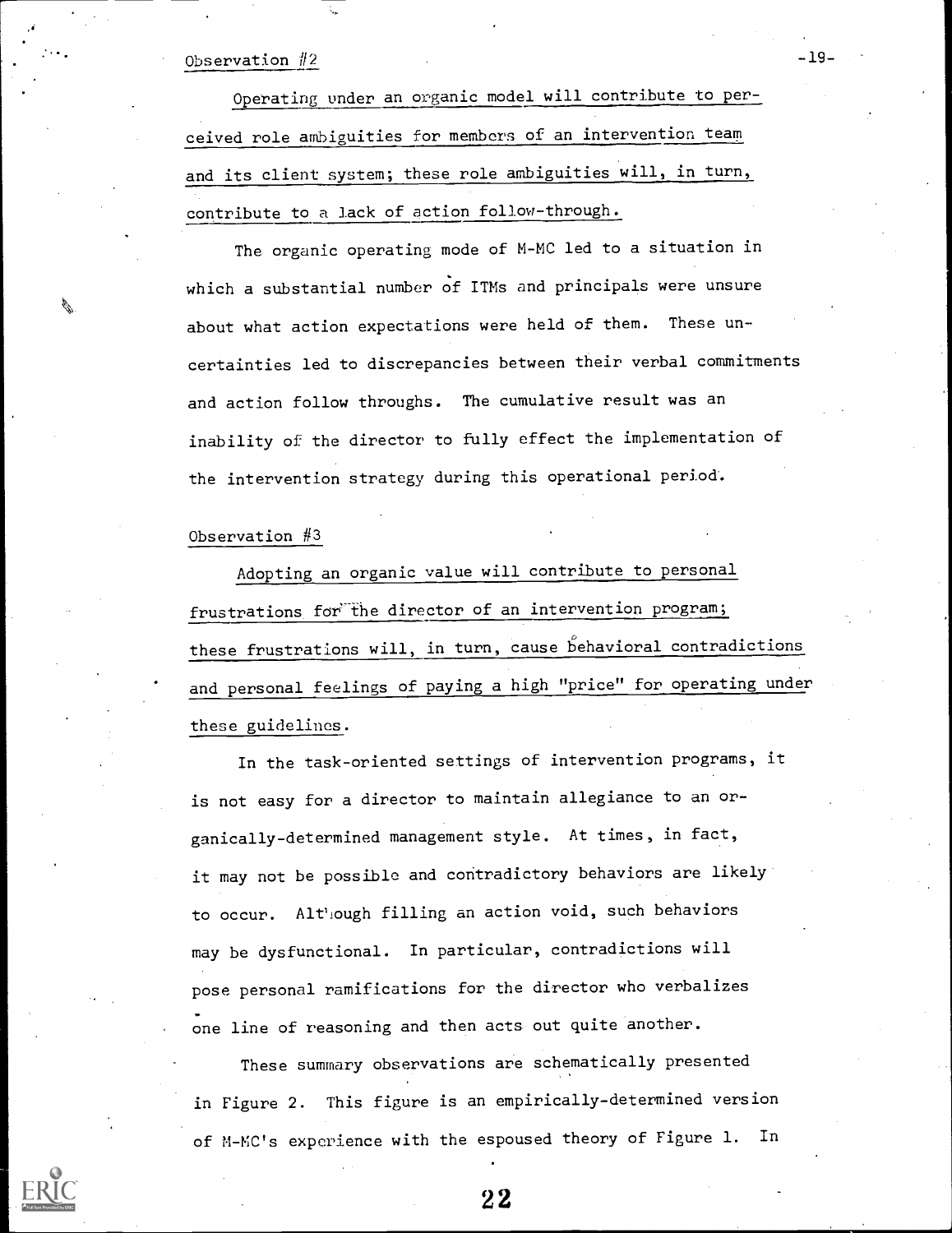ERIC

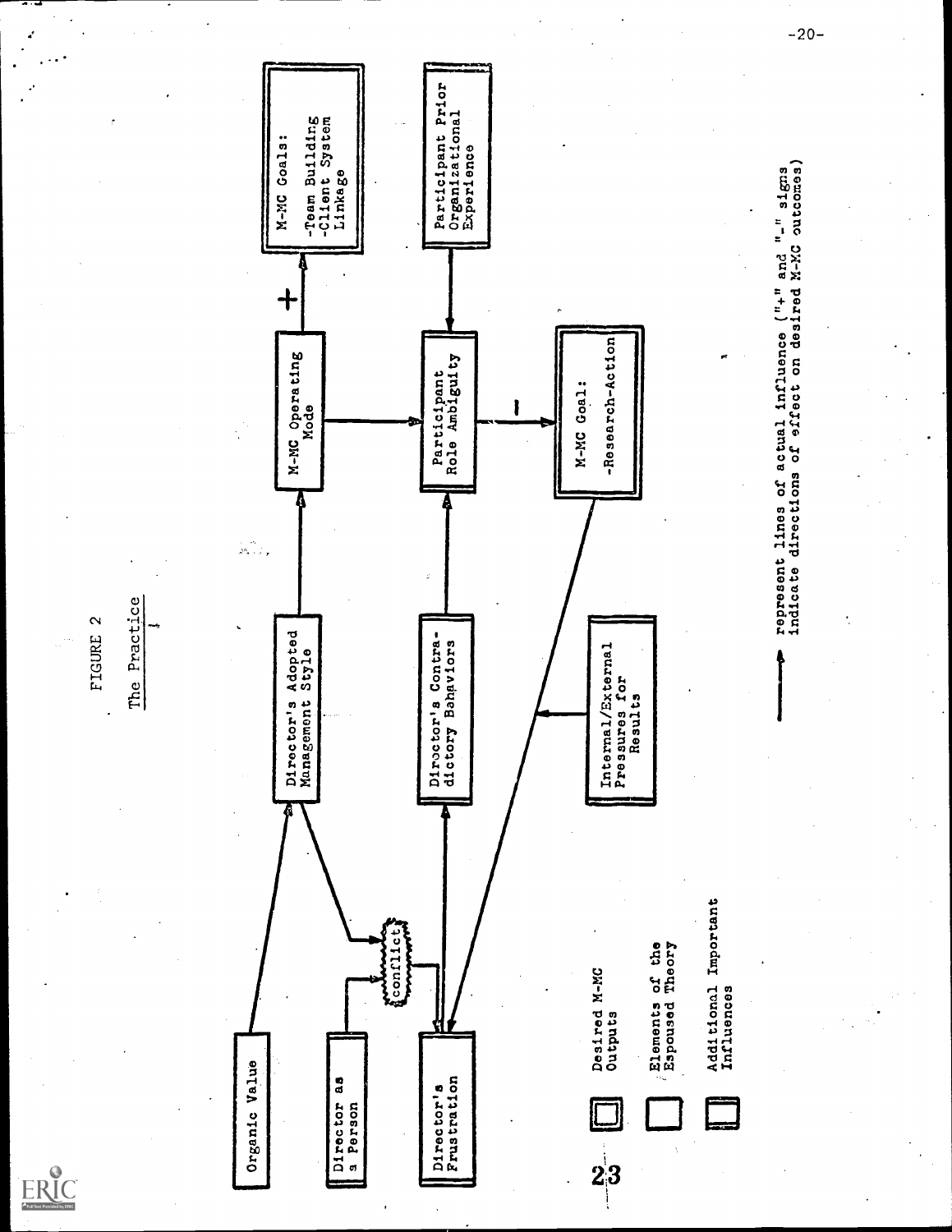Figure 2, an organic value influences the adopted management style of the director. This management style influences the formation of an organic organizational operating mode which in turn, facilitates intervention team building and client .system linkage. The organic operating mode, however, also creates role ambiguities for participants which, in turn, are dysfunctional for the application of the intervention strategy. The resulting inaction is frustrating for the director and leads to contradictory and directive behaviors. While these behaviors offset somewhat the inaction of the general membership, they also conflict with the organic operating mode and thus contribute further to role ambiguities. This sequence of relationships is based on our interpretations of the M-MC initial operating experience. It thus represents practice as opposed to espoused theory.

## Additional Considerations

Three variables in addition to those already discussed are included in Figure 2. First, is the prior organizational experiences of participants. In the case of M-MC, the director explicitly presumed that the organic mode would be an attraction. Consider his statement:

> ...the project had to provide something potential team members did not already possess. The organic

posture was presumed to represent an opportunity... If an organic organizational experience is truly novel it could constitute an additional source of role ambiguity for participants. Movement from one organizational experience to a radically different one is liable to be associated with hesitation and uncertainty in taking a new role. One may, in -21--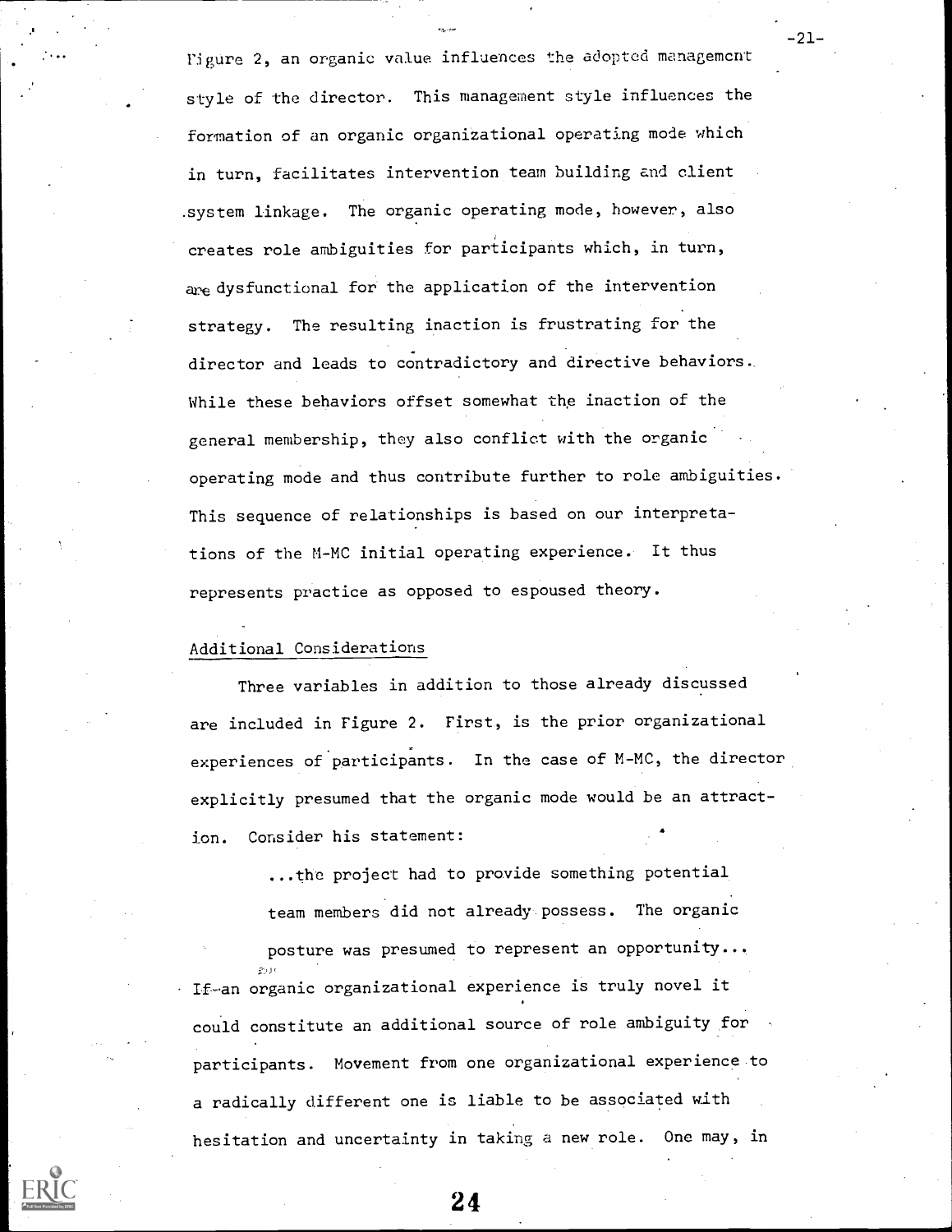fact, need to learn new behavior patterns, and be assisted in this learning. During the learning period, reticence to overstep comfortable behavioral boundaries would also be expected. Thus, for M-MC, the organic mode may have, indeed, been different. This difference, however, may have contributed to member role ambiguities.

Second, is the pressure of sponsors and funding sources for action results. These expectations, when premature, may interact with an absence of explicit accomplishments and contribute to a director's frustration. In the M-MC case, the organization was subject to annual renewal of funding. Furthermore, M-MC was ligitimated by the New Orleans Public School System. The action orientations of these resource suppliers constituted obvious pressures on the director in his role as the primary interface. Ultimately, the pressures manifested themselves in his contradictory behaviors.

Third, the director as a person is an imporant input. We have already noted where an organic value was a primary influence on the adopted management style of the M-MC director. This style was not adopted by a non-entity, it was adopted by a person and this person became an important dynamic in the practice of the theory. In this case specifically, the director is highly task orientated and admittedly of directive tendencies. He had to discipline himself in the adopted management  $\mathscr{E}$ style. To a certain extent it is reasonable to assume his person also required time to learn and adjust to the new style. It is also reasonable to equate some of his reported frustration with a conflict between his person and the adopted management style. It is likely that many individuals interested in



25

-22-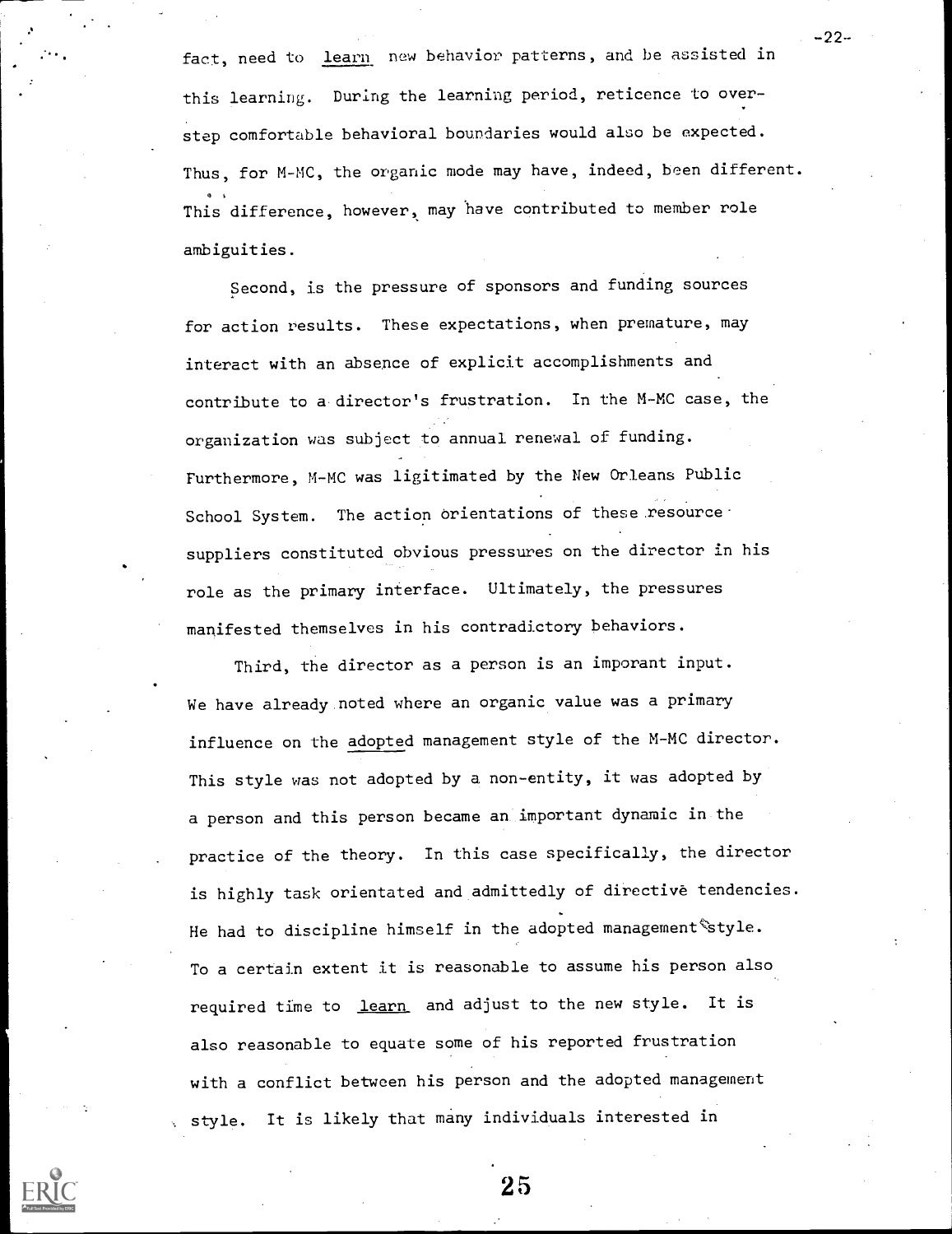assuming the responsibilities for intervention programs would be susceptible to similar conflict.

#### IMPLICATIONS

The organic model as applied in the M-MC context appears to have resulted in certain benefits and costs for the intervention program. In terms of benefits, an organic value c)ntributed to the director's abilities to facilitate the formative M-MC goals of team-building and client system linkage. Being associated with ultimate participant role ambiguities, however, the organic mode cost the organization in terms of summative accomplishments. To this point our purpose has been to offer a thought-provoking view of something that has been neglected in research and conceptualization on social intervention -- a specific confrontation of the managerial issues and challenges established when one attempts to achieve planned change under an intervention program whose norms and operating guidelines are governed by an organic model. Our analysis of the M-MC experience suggests. at the very least, that such an intervention should be approached with certain behavioral guidelines in mind. We therefore conclude with an elucidation of these guidelines.

1. Recognize that an organic model will affect all participants in an intervention'program and may be a source of uncertainty for many. Therefore:

- operate under the model only as an early and conscious choice of participants,
- assume a proactive stance in reflecting with participants on the model's underlying values, and

- encourage every participant to personally interpret



-23--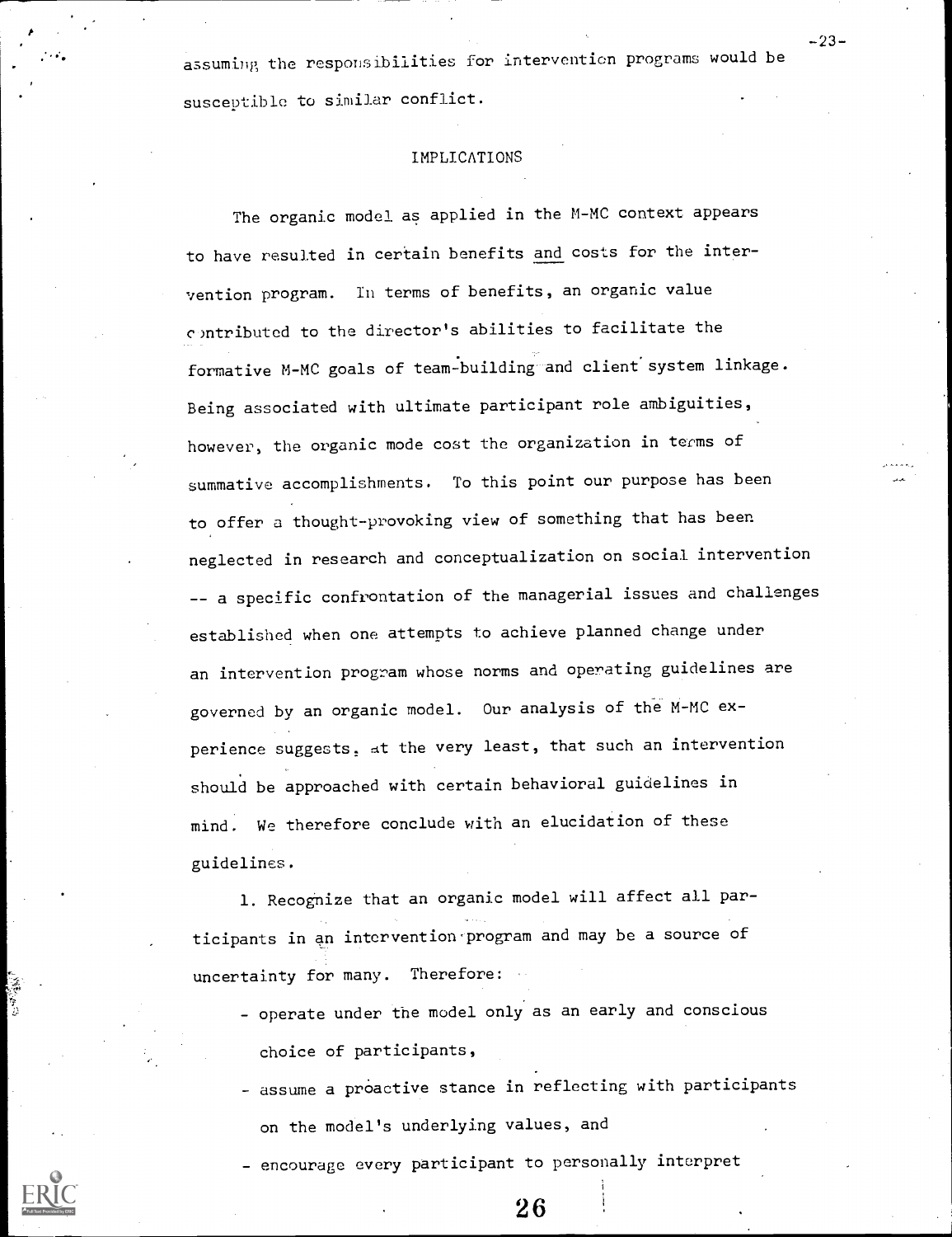these values in the specific contextof the intervention program.

-24-

2. Recognize that an organic operating mode will result in most participants frequently wanting to discuss and/or modify the procedures and goals of the intervention program. Therefore:

- give early attention to establishing means for high quantities and ouality of information sharing, and
- develop with participants early and clear statements of program purposes, goals and objectives, and then "revisit" them frequently to challenge their operational validities and desirabilities.

3. Recognize that an organic operating mode may be a new experience for many participants. Therefore:

- require prospective participants to invest a period of observation and interaction with the program before making any commitments to join, and
- expect that time will be required for new participants to learn to behave within this organic operating mode and that some participants will learn faster than others.

4. Recognize that participants will experience role ambiguity as-they learn to behave in an organic operating mode. Therefore:

- expect that verbal commitments may tend to exceed action follow-throughs,
- expect that participants will sometimes act "inorganically,"
- establish processes to facilitate the taking of action roles, and



 $\bf 27$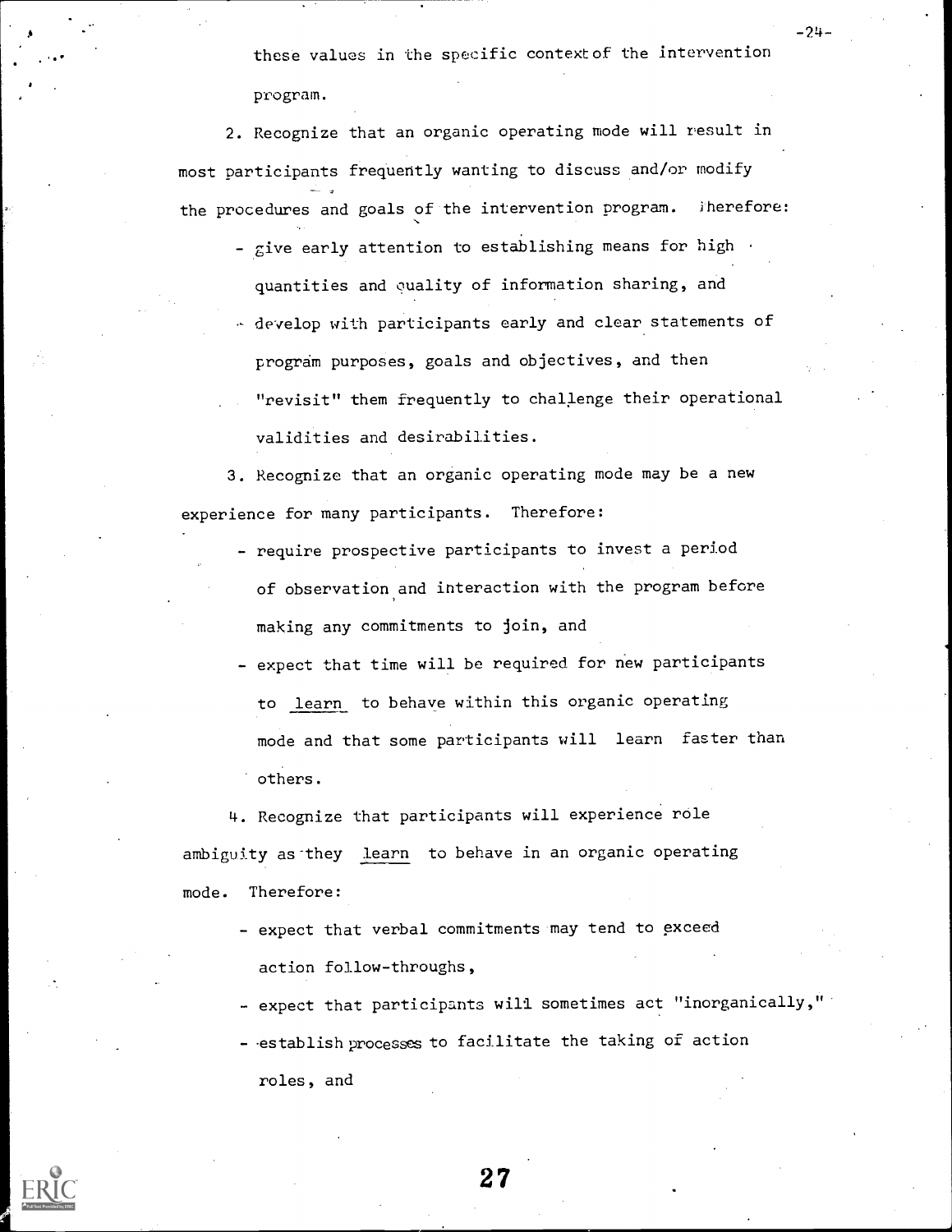- enable participants to continually renegotiate action roles over time.

 $-25 -$ 

5. Recognize that the early experience of an intervention program operating in an organic mode will be associated more with formative than summative accomplishments. Therefore:

- be prepared for the customarily high "start-up" costs of a new program to be continuous in an experience where the program is continually renewing itself, and
- expect premature demands for results from resource suppliers and task-oriented participants.

6. Recognize that operating under an organic value may conflict with your own tendencies for self-initiated action and desire for results. Therefore:

- learn to wait dynamically -- create and facilitate

in anticipation of ultimate summative effects.

This paper raises questions we think are of importance to the researcher of intervention processes as well as to the practitioner. Whether or not the director's adoption of an organic value as a guide to his management of the M-MC intervention program is alone responsible for the experience reported above, this analysis demonstrates that there is a considerable gap between intervention theory and the practice of social intervention. Particularly relevant in this respect is the potential trade-off between timeliness of action, which appears to be a liability of an organic intervention model, and ultimate validity of action, which is one of the supposed benefits. Certainly, the dynamics of doing social intervention under organic criteria are important empirical issues.

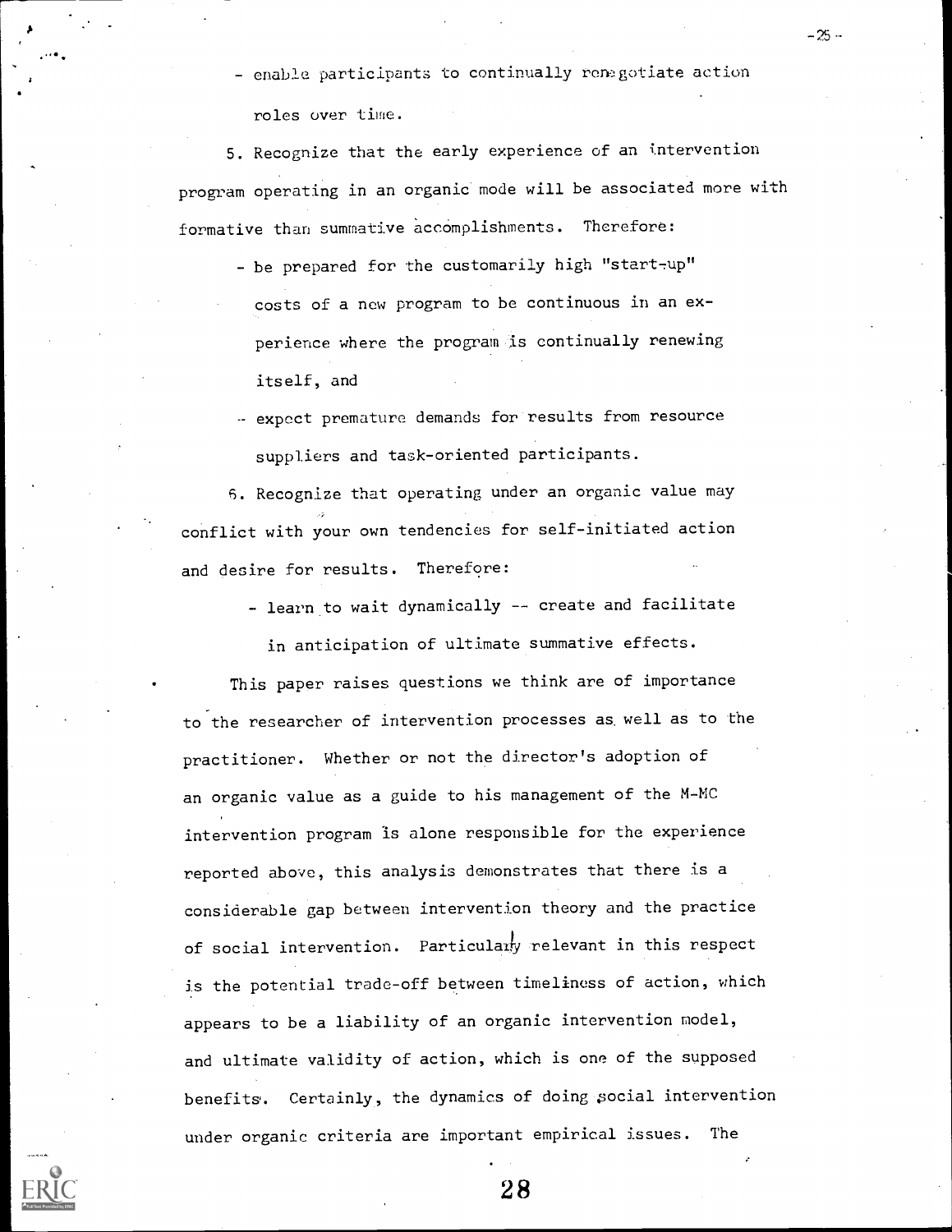fact that we have been able to crystallize certain of these issues in the experiences of the M-MC challenges all of us to be more prudent in researching as we are intervening.